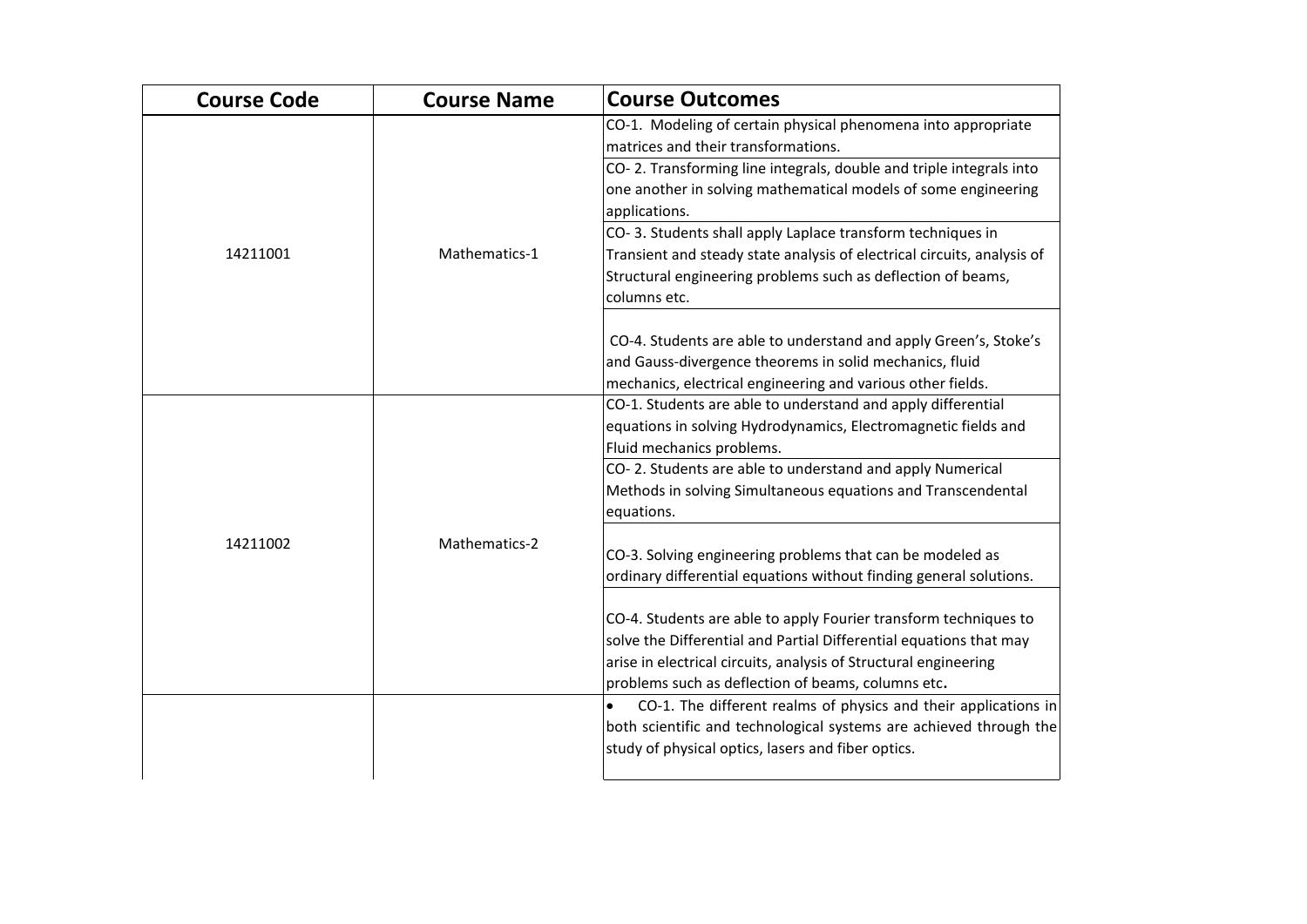| 14221003 | <b>Engineering Physics</b>   | CO-2. The important properties of crystals like the presence of<br>long-range order and periodicity, structure determination using X-<br>ray diffraction are focused along with ultrasonic non-destructive<br>technique.<br>$CO-3.$<br>The<br>properties<br>and<br>device<br>applications<br>of<br>semiconducting and magnetic materials are illustrated.<br>CO-4. The importance of super conducting materials and Nano-<br>$\bullet$<br>Materials along with their engineering applications is well<br>elucidated |
|----------|------------------------------|---------------------------------------------------------------------------------------------------------------------------------------------------------------------------------------------------------------------------------------------------------------------------------------------------------------------------------------------------------------------------------------------------------------------------------------------------------------------------------------------------------------------|
| 14231004 | <b>Engineering Chemistry</b> | CO-1. Graduate will be able to apply the knowledge of chemistry to<br>identifying and addressing the problems of boilers in industry.<br>CO-2. Graduate will be able to appreciate the use of high polymers<br>in engineering uses.<br>CO-3. Graduate will demonstrate the knowledge of Fuels and<br>lubricating oils in Engines.<br>CO-4. Graduate will be able to appreciate the appropriate analytical<br>methods in chemical analysis using instrumentation.                                                    |
| 14241005 | English                      | CO-1. Have improved communication in listening, speaking, reading<br>and writing skills in general.<br>CO-2. Have developed their oral communication and fluency in<br>group discussions and interviews.<br>CO-3. Have improved awareness of English in science and<br>technology context.<br>CO-4. Have achieved familiarity with a variety of technical reports.                                                                                                                                                  |
| 14031006 | <b>Engineering Drawing</b>   | CO-1.Apply principles of drawing in representing dimensions of an<br>object.<br>CO-2.Construct polygons and curves.<br>CO-3.Draw projections of points, lines, planes and solids in different<br>positions.<br>CO-4.Convert the orthographic views into isometric views and vice<br>versa.                                                                                                                                                                                                                          |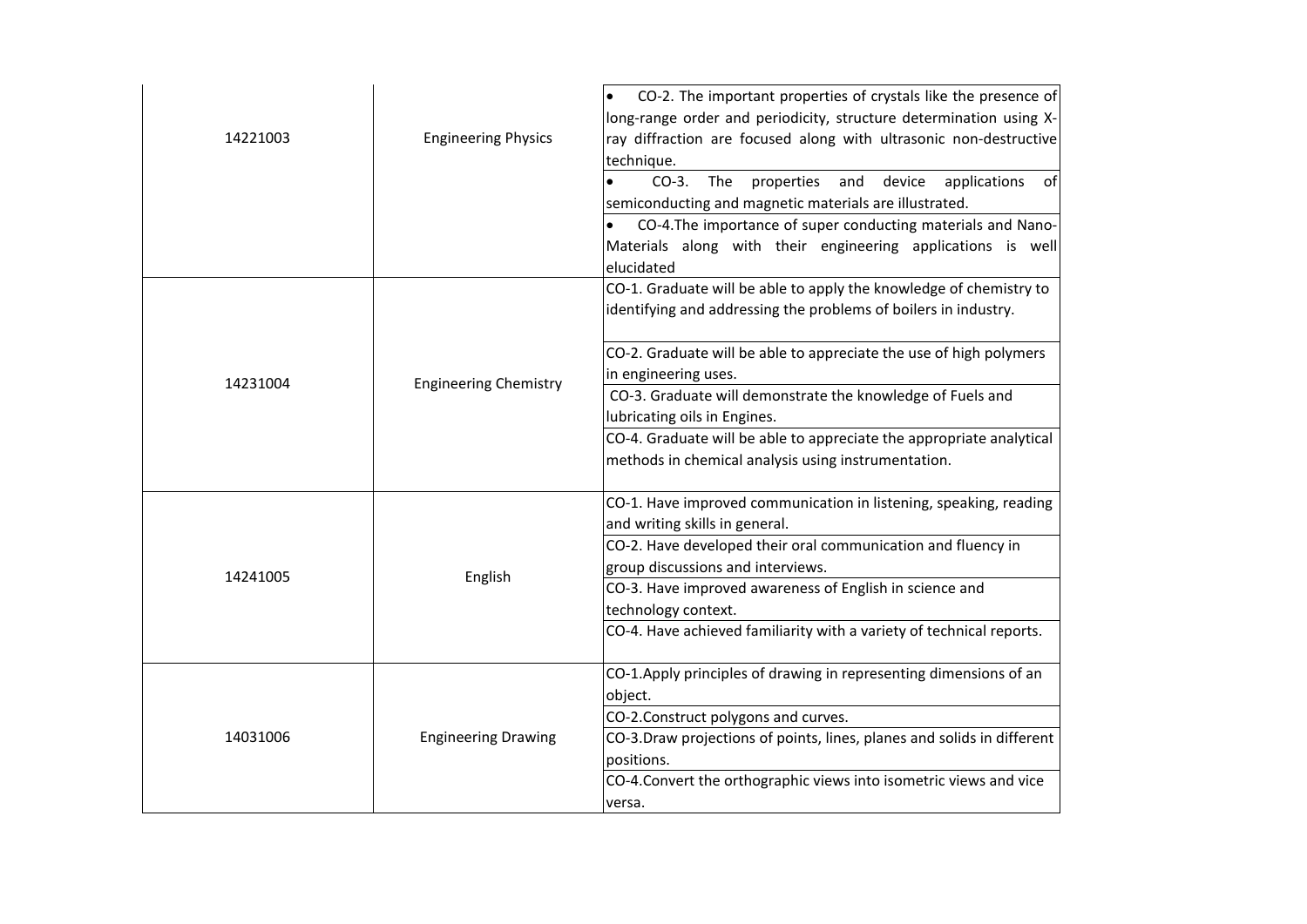|          |                               | CO-1. Able to understand the basic building blocks of C.              |
|----------|-------------------------------|-----------------------------------------------------------------------|
|          |                               | CO-2. Able to use logical structure and control structures of a       |
|          | Problem Solving & Programming | computer program.                                                     |
| 14051007 | in C                          | CO-3. Able to describe the use of arrays and modular programming      |
|          |                               | CO-4. Able to illustrate the use of memory allocation and file        |
|          |                               | handling functions.                                                   |
|          |                               | CO-1.Use marking tools, measuring tools, cutting tools (chisels,      |
|          |                               | saws) used in carpentry and fitting trades to prepare basic carpentry |
|          |                               | and fitting joints.                                                   |
|          |                               | CO-2. Prepare Foundry jobs like single piece pattern and double       |
|          |                               | piece pattern.                                                        |
|          |                               | CO-3. Make basic house wire connections.                              |
| 14991008 | <b>Engineering Workshop</b>   | CO-4. Fabricate tin smithy jobs using snips, stakes and wooden        |
|          |                               | mallet.                                                               |
|          |                               | (IT-Workshop)                                                         |
|          |                               | CO-5. Able to assemble and disassemble the PC.                        |
|          |                               | CO-6. Able to install Windows OS.                                     |
|          |                               | CO-7. Able to work with MS-Office.                                    |
|          |                               | CO-8. Able to Browse the Internet.                                    |
|          | Programming in C Lab          | CO-1. Able to write, compile and debug programs in C language and     |
|          |                               | use different data types in a computer program.                       |
|          |                               | CO-2. Able to implement programs involving decision structures,       |
| 14051009 |                               | loops, arrays and functions on different applications.                |
|          |                               | CO-3. Able to implement the modular programming concepts,             |
|          |                               | pointers, structures and unions.                                      |
|          |                               | CO-4. Able to develop the concepts of file I/O operations and         |
|          |                               | random access to files                                                |
|          |                               | CO-1. Graduate will be able to apply the knowledge of physics         |
|          |                               | laboratory in measuring the standard values.                          |
|          |                               | CO-2. Graduate will correlate the theory and experimental results.    |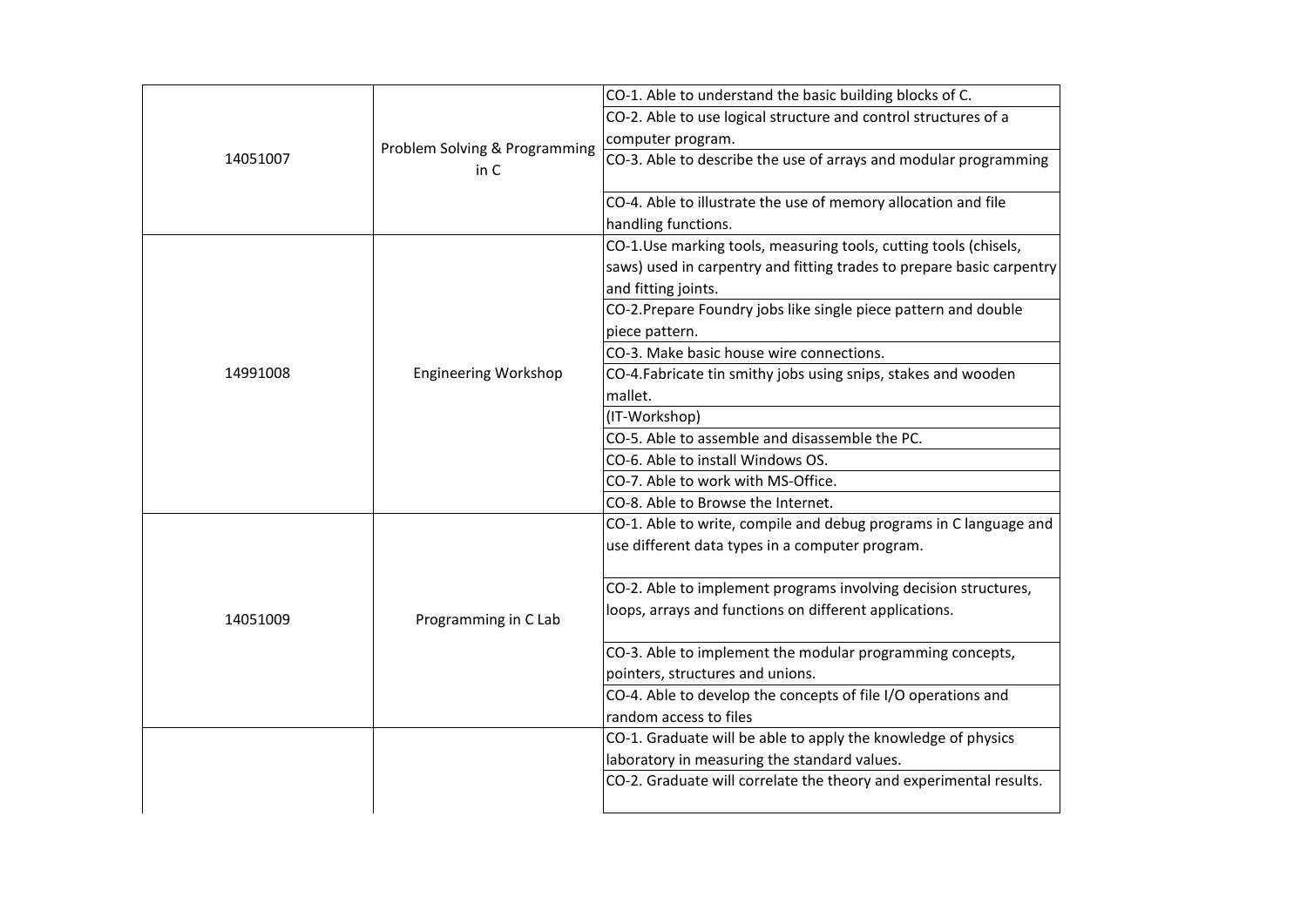| 14991010 | <b>Engineering Sciences Lab</b> | CO-3. Graduate will be able to apply the knowledge of chemistry<br>laboratory in identifying and addressing the problems in hardness<br>of water.                                                                         |
|----------|---------------------------------|---------------------------------------------------------------------------------------------------------------------------------------------------------------------------------------------------------------------------|
|          |                                 | CO-4. Able to appreciate the appropriate analytical methods in<br>chemical analysis using instrumentation.                                                                                                                |
|          |                                 | CO-1. Have improved communication in listening, speaking, reading<br>and writing skills in general.                                                                                                                       |
|          | English Language and            | CO-2. Have developed their oral communication and fluency in<br>group discussions and interviews.                                                                                                                         |
| 14241011 | <b>Communication Skills Lab</b> | CO-3. Have improved awareness of English in science and<br>technology context.                                                                                                                                            |
|          |                                 | CO-4. Have achieved familiarity with a variety of technical reports.                                                                                                                                                      |
|          |                                 | CO1. In order to assess the student's progress towards achieving the<br>learning outcomes, a number of home work problems may be<br>assigned, graded and handed back to the student. Introduction on<br>Law of mechanics, |
| 14112101 | <b>ENGINEERING MECHANICS</b>    | CO2. At the end of the course the student have clear concept about<br>centroid, Moment of Inertia, polar moment of inertia, parallel &<br>perpendicular axis theorems.                                                    |
|          |                                 | CO3.Also student learn about Law & types of friction, power<br>transmission systems. Newton's law of motion, D'Alemberts<br>principles & projectiles .simple stresses-strains and strain energy                           |
|          |                                 | CO5. Ability to explain the differential principles applies to solve<br>engineering problems dealing with force, displacement, velocity and<br>acceleration.                                                              |
|          |                                 | CO6. Ability to analyse the forces in any structures.                                                                                                                                                                     |
|          |                                 | learning outcomes, a number of homework problems may be<br>assigned, graded and handed back to the students.                                                                                                              |
|          |                                 | find out strength and breaking point of given body. In deflection of<br>beams, students can find out the bending moment and what load<br>beam brakes.                                                                     |
|          |                                 | CO3. Use references that provide tabulated physical data that are by                                                                                                                                                      |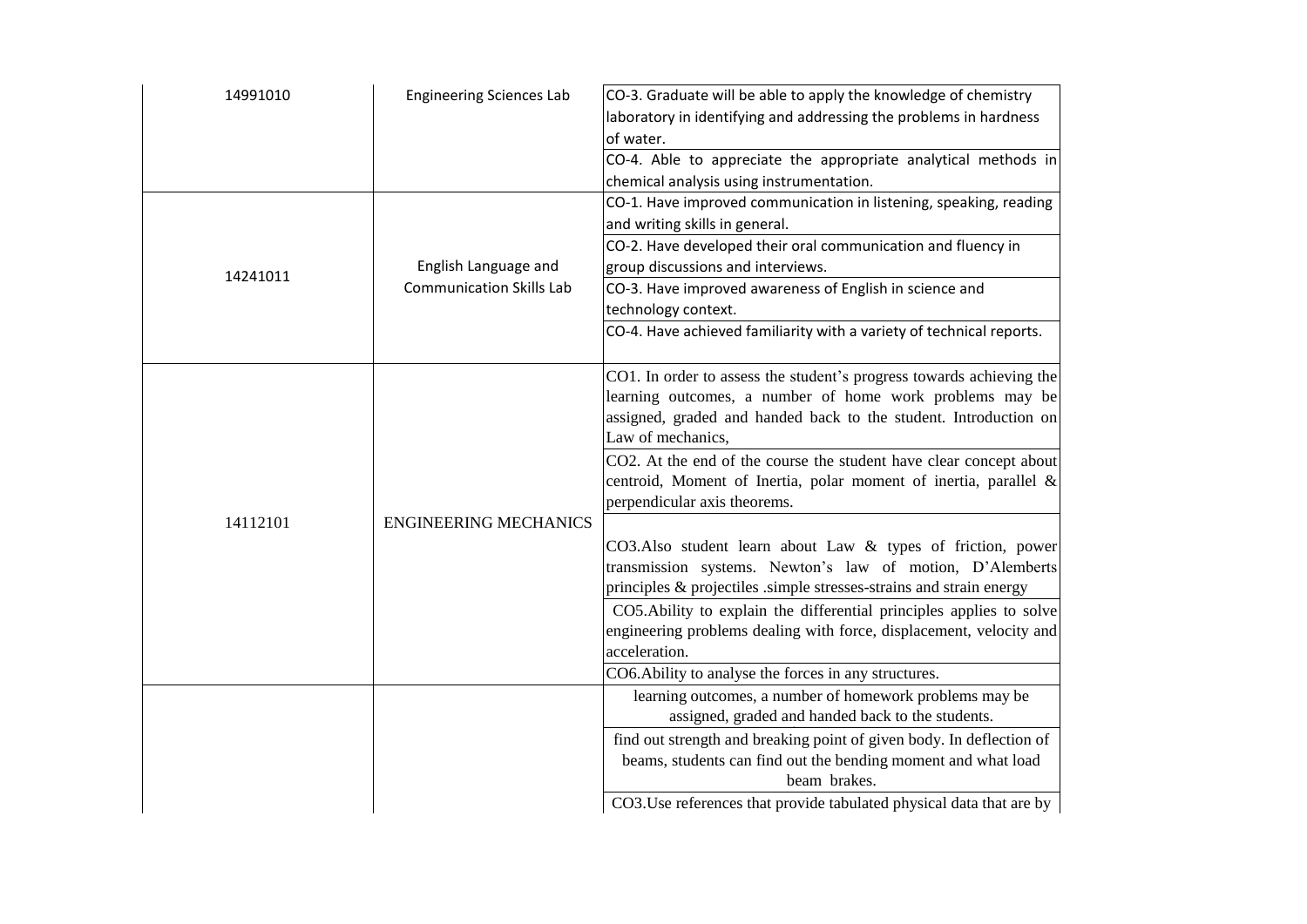| 14112102 | <b>MECHANICS OF SOLIDS</b>  | using Macaulay's method problems are solved easily.                                |
|----------|-----------------------------|------------------------------------------------------------------------------------|
|          |                             | CO4. The students can able to apply mathematical knowledge to                      |
|          |                             | calculate the deformation behavior of simple structures.                           |
|          |                             | mechanical elements and analyse the deformation behavior for                       |
|          |                             | different types of loads.                                                          |
|          |                             | CO6: Acquire the knowledge of calculating complex stress in<br>columns and shafts. |
|          |                             | CO 1: Analyze simple DC circuits and AC circuits.                                  |
|          |                             | CO 2: Utilize the significance of Electrical machines and                          |
|          |                             | <b>Transformers</b>                                                                |
|          |                             | CO 3: Apply knowledge on semi-conductor diodes and its<br>applications.            |
|          | ELECTRICAL ENGINEERING      | CO 4: Appreciate the importance of SMPS and UPS for computers                      |
| 14992103 | AND ELECTRONICS             | outcomes, Every engineer should know the basic knowledge of                        |
|          | <b>ENGINEERING</b>          | electronic components in our real life, like a simple diode is used in             |
|          |                             | rectifier that is convert AC to DC and mainly used in adapters.                    |
|          |                             | component in electronics usage of like amplifier, TV's, Radio's.                   |
|          |                             | Most important measuring instrument that is CRO .Now a days most                   |
|          |                             | used microprocessor application like Calculator, CPU, and Robotics                 |
|          |                             | CO7. Ability to identify the electrical components explain the                     |
|          |                             | characteristics of electrical machines                                             |
|          |                             | CO 1: Students understands the relationship between the                            |
|          | MATERIAL SCIENCE AND        | structure, properties of metallic, non metallic, ceramic and                       |
|          |                             | composite materials.                                                               |
| 14032104 | <b>ENGINEERING</b>          | CO2: Students understands materials and heat treatment methods                     |
|          |                             | for various industrial applications.                                               |
|          |                             | the different materials, their processing, heat treatments in suitable             |
|          |                             | application in mechanical engineering fields.                                      |
|          |                             | learning outcomes, a number of homework problems are assigned,                     |
|          |                             | graded and handed back to the students.                                            |
| 14032105 | <b>BASIC THERMODYNAMICS</b> | the Thermodynamic Principles to Mechanical Engineering                             |
|          |                             | Application.                                                                       |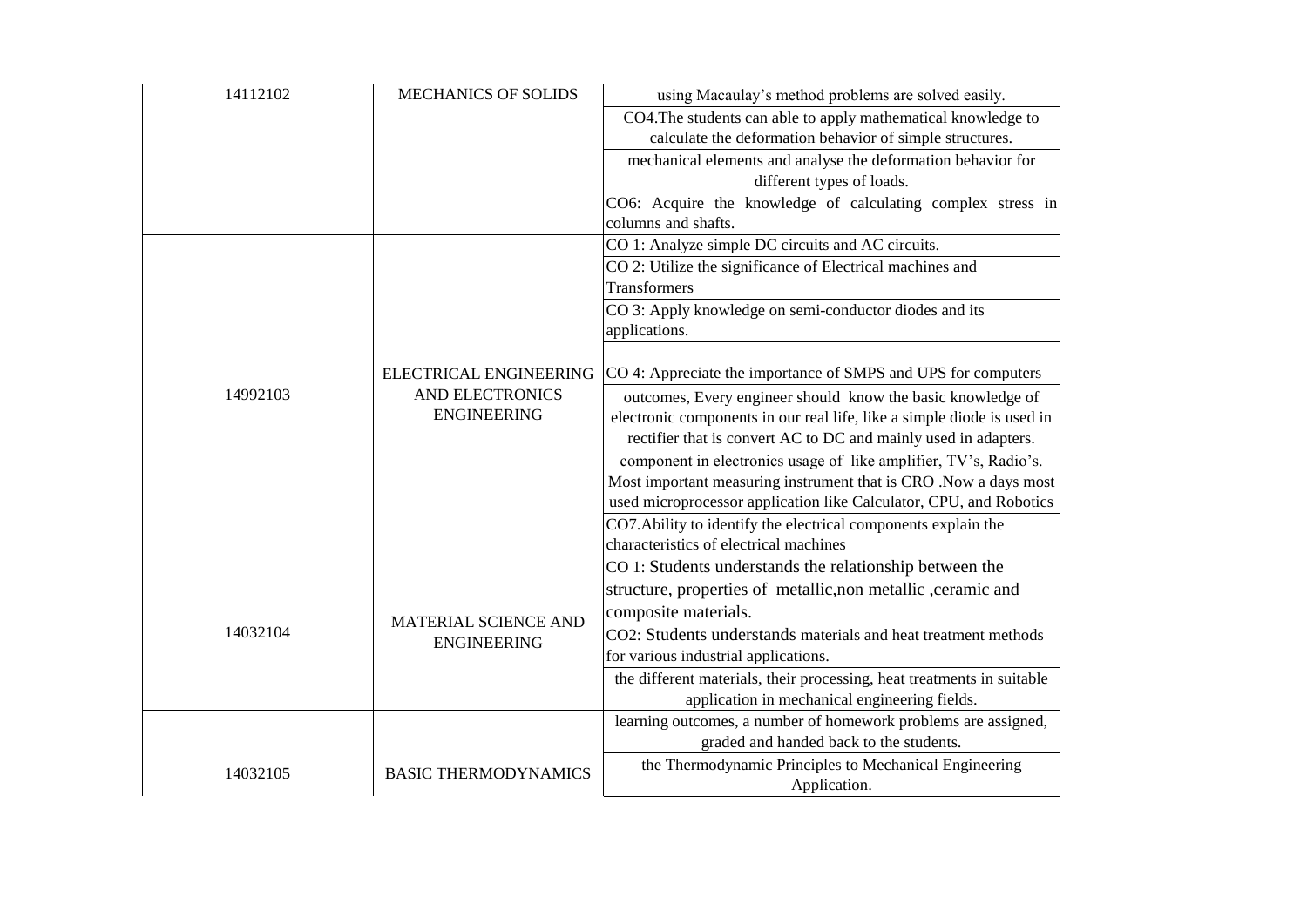|          |                                                               | CO3: Apply mathematical fundamentals to study the properties of      |
|----------|---------------------------------------------------------------|----------------------------------------------------------------------|
|          |                                                               | steam, gas and gas mixtures                                          |
|          |                                                               | engineers. Since machines are made by assembling different parts,    |
|          |                                                               | Students know how to join.                                           |
|          |                                                               | CO2. Many solved examples on assembly drawing are practiced to       |
|          |                                                               | give a comprehensive idea to the students                            |
| 14032106 | <b>MACHINE DRAWING</b>                                        | CO3. Theory questions at the end of each topic help students in the  |
|          |                                                               | application during their career.                                     |
|          |                                                               | evaluating students quickly for short quizzes and to answer well in  |
|          |                                                               | interviews. A large number of unsolved problems for practice are     |
|          |                                                               | given to create a thorough grasp on the concepts of the drawing      |
|          |                                                               | properties of metallic, non metallic, ceramic and composite          |
|          | MATERIAL SCIENCE LAB &                                        | materials.                                                           |
| 14992107 | MECHANICS OF SOLIDS LAB                                       | CO2. Ability to characteristic materials.                            |
|          |                                                               | CO3. Ability to perform different destructive testing.               |
|          |                                                               | CO1. Ability to perform speed characteristic of different electrical |
|          | <b>ELECTRICAL &amp; ELECTRONICS</b><br><b>ENGINEERING LAB</b> | machine.                                                             |
|          |                                                               | CO2. To get diode, BJT and JFET VI characteristics                   |
|          |                                                               | CO3. To verify zener diode as regulator and full wave rectifier      |
| 14992108 |                                                               | and filters                                                          |
|          |                                                               | CO4. To test single stage BJT amplifier and single stage JFET        |
|          |                                                               | amplifier                                                            |
|          |                                                               | CO5. To check RC phase shift oscillator's performance                |
| 14252109 | <b>HUMAN VALUES AND</b>                                       | <b>CO1.</b> Students understand Professional ethics which includes   |
|          | PROFESSIONAL ETHICS                                           | moral issues and virtues, social responsibilities of an engineer     |
|          |                                                               | CO1. Acquire knowledge of introductory probability and               |
|          |                                                               | statistics.                                                          |
|          |                                                               | CO2. Develop an appreciation of the fact that lack of complete,      |
|          |                                                               | deterministic knowledge about the state of a system does not         |
|          |                                                               | mean lack of knowledge altogether.                                   |
|          |                                                               | CO3. Learn how to build probabilistic models that describe           |
|          |                                                               | imperfect state information. And learn how to update these           |
| 14212201 | PROBABILITY AND STATISTICS                                    | models as additional information is obtained.                        |
|          |                                                               |                                                                      |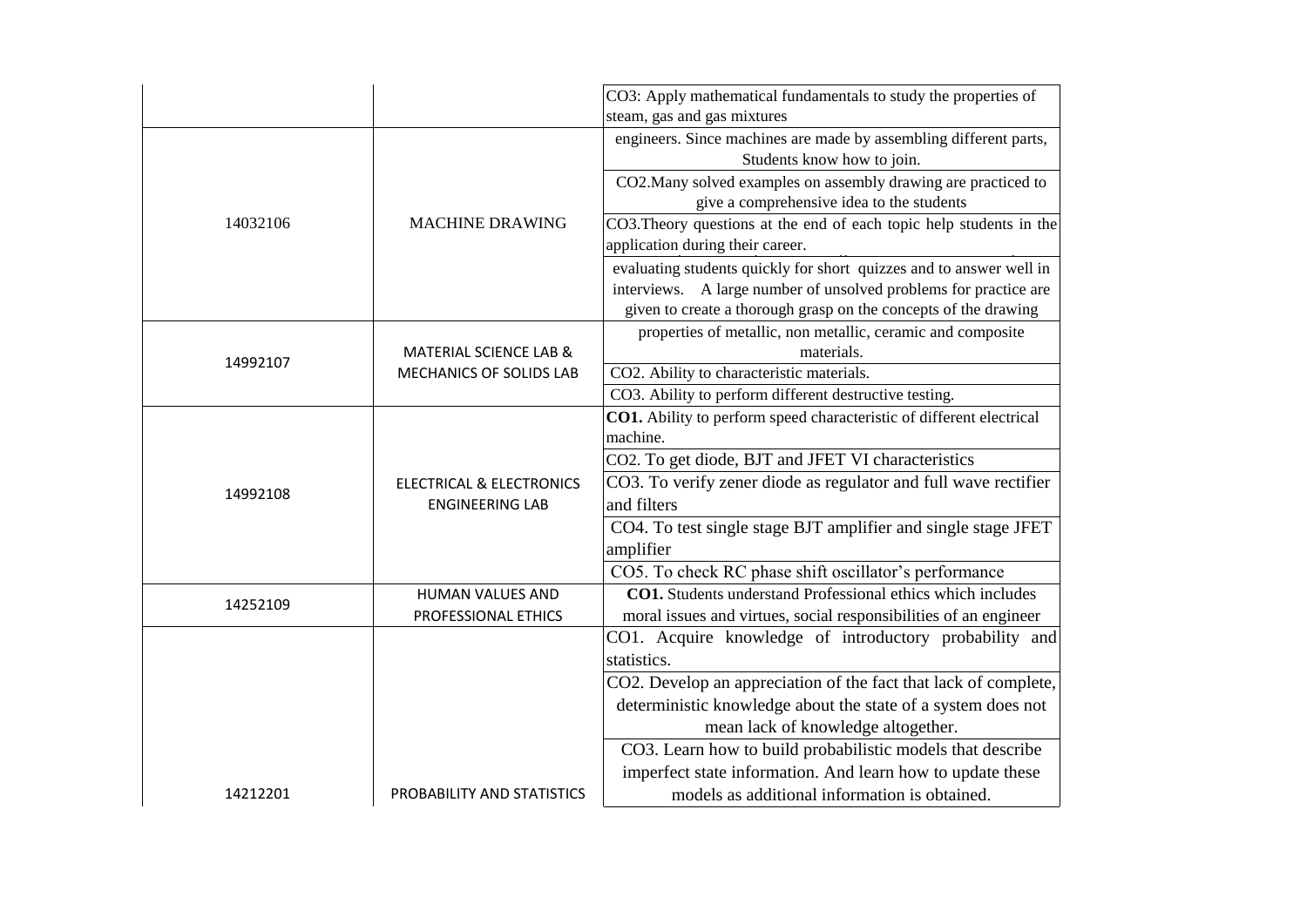|          |                              | CO4. Develop problem-solving approaches to learning and                                                                                                                                                                                                                                                                                                |
|----------|------------------------------|--------------------------------------------------------------------------------------------------------------------------------------------------------------------------------------------------------------------------------------------------------------------------------------------------------------------------------------------------------|
|          |                              | acquiring information through sampling                                                                                                                                                                                                                                                                                                                 |
|          |                              | CO5. Understand how redundancy of functional components                                                                                                                                                                                                                                                                                                |
|          |                              | of a system and the general system architecture affect system                                                                                                                                                                                                                                                                                          |
|          |                              | reliability.                                                                                                                                                                                                                                                                                                                                           |
|          |                              | engineering $\&$ industry using the techniques of testing of hypothesis,<br>ANOVA, Statistical Quality Control and Queuing theory and draw                                                                                                                                                                                                             |
|          |                              | learning outcomes, a number of home work problems may be<br>assigned, graded and handed back to the student.                                                                                                                                                                                                                                           |
| 14012202 | <b>ENVIRONMENTAL STUDIES</b> | knowledge about the environment in which we live in land resources<br>and its importance, forest, water and energy resources and how it<br>rectifies transportations, Industrialization on the quality of<br>environment and do the various projects on case the environmental<br>problems in drinking water ,sanitation and public health, Effects of |
|          |                              | mere laws. Public participation is an important aspect which serves<br>the environmental Protection. One will obtain knowledge on the<br>following after completing the course.                                                                                                                                                                        |
|          |                              | CO4. Public awareness of environmental is at infant stage.                                                                                                                                                                                                                                                                                             |
|          |                              | CO5.Development and improvement in std. of living has lead to<br>serious environmental disasters                                                                                                                                                                                                                                                       |
|          |                              | properties and their engineering significance. The student is able to<br>differentiate between different pressures and study the methods of<br>fluid pressure measurement. Calculation of forces on different<br>surfaces is also known to the student.                                                                                                |
|          |                              | fundamentals of fluid flow and its description. The student is<br>exposed to the fundamental equations, used in the analysis of fluid<br>flow problems like continuity, energy and momentum equations.                                                                                                                                                 |
| 14112203 | MECHANICALS OF FLUIDS        | flow and the conditions governing them. Equations related to<br>different flows are derived and the student gets to understand the<br>working of the different devices used for measurement of fluid flow                                                                                                                                              |
|          |                              | CO4. At the end the student shall have understanding of the<br>boundary layer and its significance along with the various concepts<br>of boundary layer like its growth, thickness and separation.                                                                                                                                                     |
|          |                              | importance of the forces exerted by the fluid on the body and vice                                                                                                                                                                                                                                                                                     |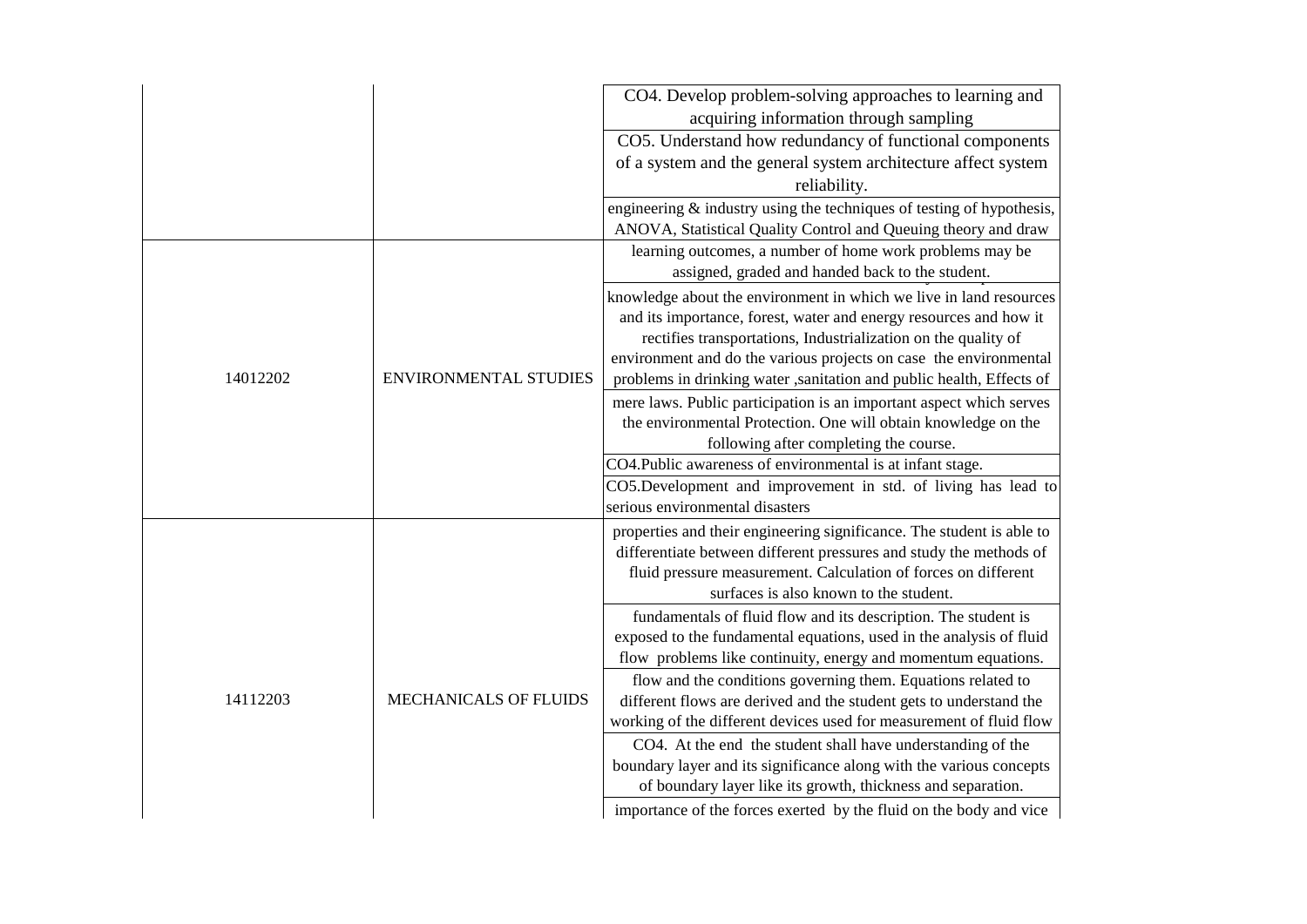|          |                         | versa. These concepts will be helpful to the student in understanding   |
|----------|-------------------------|-------------------------------------------------------------------------|
|          |                         | the effect of these forces on flatplate, sphere, cylinder and airfoil.  |
|          |                         | The student is also exposed to engineering applications of the          |
|          |                         | CO1. After completion students are in a position to identify            |
|          |                         | different mechanisms, inversions of different kinematic chains and      |
|          |                         | CO2. After completion students are able to understand the               |
|          |                         | mechanism of Hooke"s joint, steering mechanisms and belt friction.      |
|          | <b>KINEMATICS OF</b>    | acceleration diagrams of simple plane mechanisms by using relative      |
| 1402204  | <b>MACHINERY</b>        | velocity method and instantaneous center method.                        |
|          |                         | diagram and cam profile for different types of motions of the           |
|          |                         | follower. And also to find the displacement, velocity and               |
|          |                         | acceleration of the follower at different positions of cam with         |
|          |                         | terminology, types of gears, length of path of contact, contact ratio   |
|          |                         | and interference in gears. Further students are also able to design the |
|          |                         | help of indicator diagrams. Student can differentiate the working of    |
|          |                         | 2-S and 4-S engines and also can draw valve and port timing             |
|          |                         | diagrams. Student can know applications of IC engine in the             |
|          |                         | lubrication and ignition systems. Student can understand how            |
|          |                         | auxiliary systems play key role in increasing the performance of an     |
|          |                         | cylinder, stages of combustion in S.I and C.I engines. Student can      |
|          |                         | understand the knocking phenomenon. Student can know about              |
| 14032205 | THERMAL ENGINEERING - I | Octane number and Cetane number of fuels and properties of fuel.        |
|          |                         | and friction power and their methods of measurement. Student can        |
|          |                         | understand the methods to increase the engine performance. Also,        |
|          |                         | student can know calculating specific fuel consumption, A/F ratio       |
|          |                         | and mean effective pressure and estimating heat losses etc.             |
|          |                         | rotary air compressors. Student can calculate work done by single       |
|          |                         | and multistage reciprocating air compressors. Student can               |
|          |                         | understand how intercooling reduces the work done / kg of air.          |
|          |                         | of patterns and gating systems, moulds, methods of moulding,            |
|          |                         | moulding machines and solidification of castings of various metals.     |
|          |                         | methods and their applications, design of risers and feeding systems,   |
|          |                         | crucible melting, cupola operation and steel making process. The        |
|          |                         | students may also be able to design a casting process on his own.       |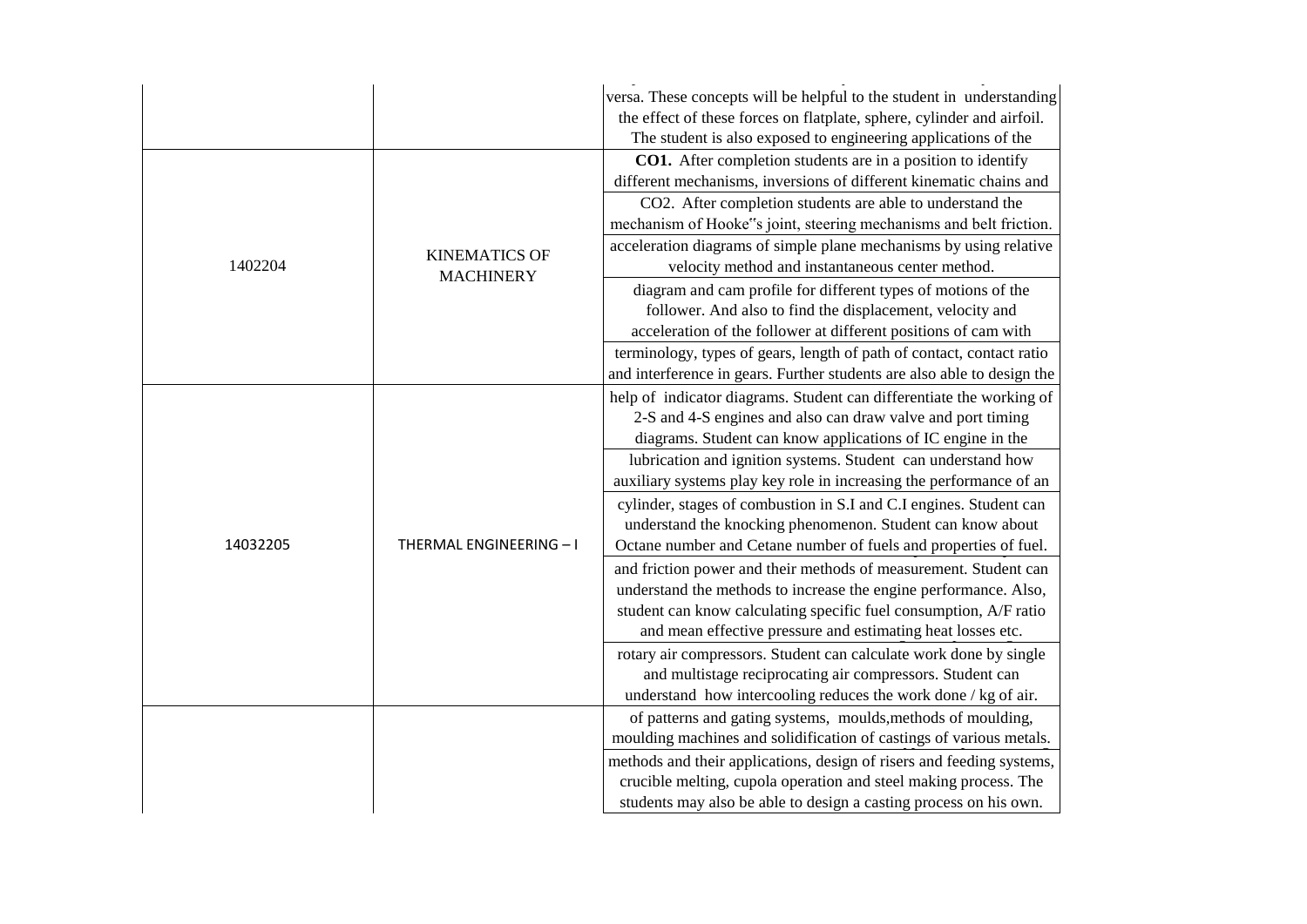| 14032206 | MANUFACTURING TECHNOLOGY        | processes, welds and weld joints, their characteristics, cutting of   |
|----------|---------------------------------|-----------------------------------------------------------------------|
|          |                                 | ferrous and non-ferrous metals by various methods.                    |
|          |                                 | CO4. Students can understand about advanced welding process,          |
|          |                                 | heataffected zone(HAZ), Defects and Identification Methods.           |
|          |                                 | CO5. Students can understand the various surface treatment            |
|          |                                 | processes.                                                            |
|          |                                 | CO1: Apply knowledge of compression and tension test procedure        |
| 14112207 | FLUID MECHANICS AND             | on materials.                                                         |
|          | <b>HYDRAULIC MACHINES LAB</b>   | CO2: conduct performance tests on pumps and turbines and draw         |
|          |                                 | the performance curves.                                               |
|          |                                 | CO1: Operate lathe and make parts by performing plain turning,        |
|          |                                 | taper turning, eccentric turning and thread cutting operations.       |
| 14032208 | MANUFACTURING TECHNOLOGY<br>LAB | CO2: Students can understand different welding processes.             |
|          |                                 | CO3. Students can understand the pattern making, sand compression     |
|          |                                 | strength test etc                                                     |
|          |                                 | organizations, Management Principles, Concepts and various Schools    |
|          |                                 | of Thought on Management, and also the various types of               |
|          |                                 | Organizational Structure need to be followed based on size, type of   |
|          |                                 | quantitative parameters for locating a plant and decide on plant      |
|          |                                 | layouts and optimization.                                             |
|          |                                 | study, work simplification, standardization and improving the method  |
| 14033101 | <b>INDUSTRIAL MANAGEMENT</b>    | of doing work and also setting time standards for doing work and      |
|          |                                 | procedures to arrive at the standard time.                            |
|          |                                 | functions of HRM, methods of Performance Evaluation, Wage and         |
|          |                                 | Incentive Calculation. They will also know the Difference between     |
|          |                                 |                                                                       |
|          |                                 | Inspection & Quality Control, Statistical Quality Control Techniques, |
|          |                                 | TQM, BIS &ISO and also functions of HRM.                              |
|          |                                 | CO1.Student can be able to illustrate the power generation through    |
|          |                                 | Rankine cycle. Student can able understand efficiency enhancement     |
|          |                                 | methods of Reheating and regeneration. Student can able to            |
|          |                                 | understand the key role of quality of steam after evaporation.        |
|          |                                 | pressure and low pressure boilers. Student can distinguish mountings  |
|          |                                 | and accessories. The student can calculate the chimney height for     |
|          |                                 | maximum discharge. Student can know the draughts and its              |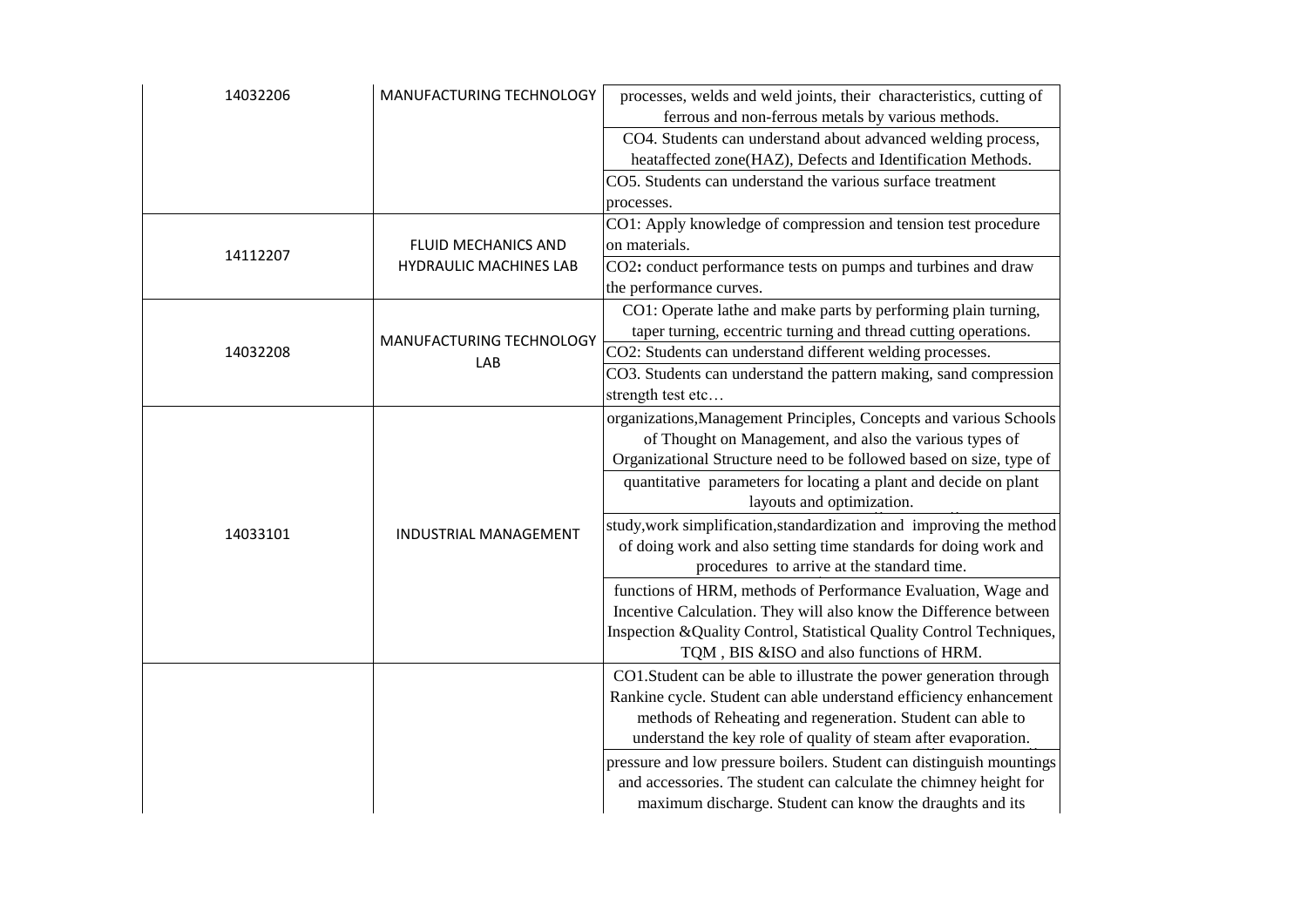|          |                                     | application in the steam generator.                                                                                                                                                                                                                                                                                                                            |
|----------|-------------------------------------|----------------------------------------------------------------------------------------------------------------------------------------------------------------------------------------------------------------------------------------------------------------------------------------------------------------------------------------------------------------|
| 14033102 | THERMAL ENGINEERING II              | CO3.Student can be able to distinguish the ideal flow and actual<br>flow through nozzle. Student can know the importance of maximum<br>discharge through nozzle. Student can able to entail the concept of<br>Critical pressure ratio in calculations. Student can able to understand<br>the effect of meta stable flow/ Super saturation flow through nozzle. |
|          |                                     | reaction turbines. Student can able to construct the velocity triangle<br>and combined velocity triangle and can learn its importance in<br>determining the power produced by the turbine. Student can know<br>why to reduce the rotor speed and methods to reduce.                                                                                            |
|          |                                     | CO1. Student can able to understand different types of gear trains.<br>CO2. Student can able to understand types of transmission units<br>like belt, rope, chain etc                                                                                                                                                                                           |
| 14033103 | <b>DYNAMICS OF MACHINERY-I</b>      | CO3. Student can able to understand brakes and dynamometers.                                                                                                                                                                                                                                                                                                   |
|          |                                     | CO4. Student can able to understand the concept of turning<br>moment diagrams, flywheels and punching press.                                                                                                                                                                                                                                                   |
|          |                                     | CO5. Student can able to understand working of different<br>Governors.                                                                                                                                                                                                                                                                                         |
|          |                                     | philosophy of metal cutting and the mechanism of chip formation.<br>Student will understand the interface in the machining zone between<br>the tool and the work piece and how the physical and mechanical<br>parameters dictate the cutting performance.                                                                                                      |
| 14033104 | <b>MACHINE TOOLS</b>                | shaping and planning operation, parts of the drilling, shaping and<br>planning machines and tool holding devices, operations performed<br>on drilling, shaping and planning and machining calculations.                                                                                                                                                        |
|          |                                     | grinding, Lapping, Honing and Broaching \ operation, parts of the<br>milling machine and types of milling and grindingmachines.                                                                                                                                                                                                                                |
|          |                                     | CO1.Students are capable to apply design procedures using theories<br>of failure for different elements.                                                                                                                                                                                                                                                       |
|          |                                     | CO2.Students are able to design simple components under cyclic<br>loading using Goodman"s and Soderberg"s criterions.                                                                                                                                                                                                                                          |
| 14033105 | <b>DESIGN OF MACHINE ELEMENTS-I</b> | configuration, boiler shell joint design and eccentric loading design<br>of riveted joints. Further students are able to design bolted joints                                                                                                                                                                                                                  |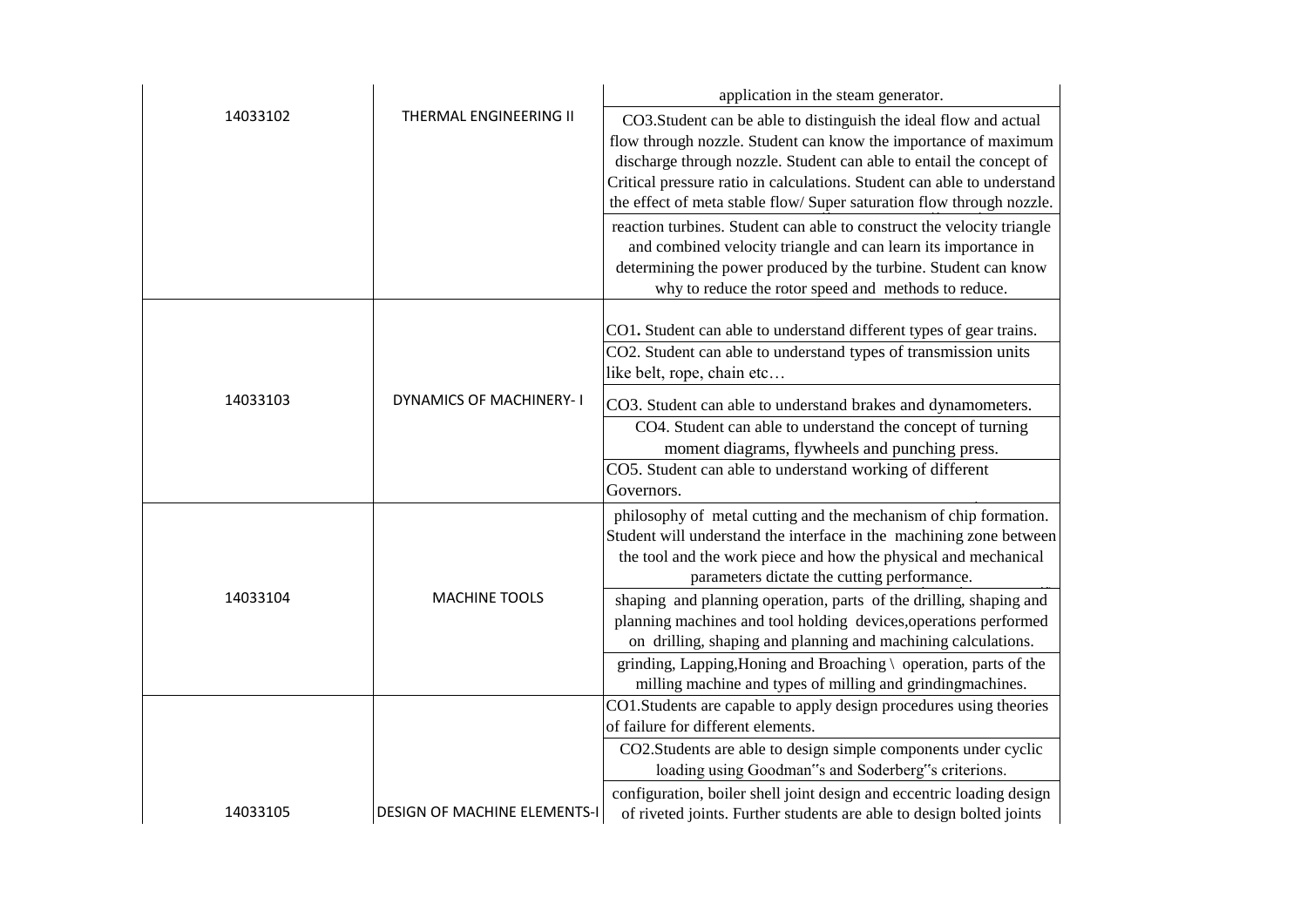|          |                                                                      | with direct loading and eccentric loading.                                                                                                                                                                                                                                                 |
|----------|----------------------------------------------------------------------|--------------------------------------------------------------------------------------------------------------------------------------------------------------------------------------------------------------------------------------------------------------------------------------------|
|          |                                                                      | CO4.Students are able to design cotter joint, knuckle joint and<br>shafts.                                                                                                                                                                                                                 |
|          |                                                                      | CO5. After completion of this unit students are able to design<br>various rigid and flexible shaft couplings.                                                                                                                                                                              |
|          | <b>HEAT TRANSFER</b>                                                 | CO1. Student can able to grasp the concept of steady state<br>conduction. Studentcan learn representing conduction equation in<br>various forms.                                                                                                                                           |
|          |                                                                      | CO2.Student is expected understand the concept of extended<br>surfaces and its applications. Also, student can aware transient heat<br>conduction and how it vary w.r.t time.                                                                                                              |
| 14033106 |                                                                      | natural convection heat transfer problems by transforming the<br>physical system into a mathematical model, selecting an appropriate<br>solution technique and evaluating the significance of results.<br>Students will also demonstrate an ability to analyze the                         |
|          |                                                                      | calculate heat transfer in condensation and boiling systems, turbulent<br>and laminar film condensation. Student can understand the concepts<br>of critical heat flux and different models of critical heat flux. Student<br>can able to grasp the fundamentals of heat exchangers and its |
| 14243107 | <b>ADVANCED ENGLISH</b><br><b>COMMUNICATION SKILLS</b><br><b>LAB</b> | CO1. Students improving the proficiency in English at all levels.                                                                                                                                                                                                                          |
|          |                                                                      | group discussions, to help them face interviews, and sharpen public<br>speaking skills and enhance the confidence of the student by<br>exposing him/her to various situations and contexts which he/she                                                                                    |
|          | THERMAL ENGINEERING<br>LAB                                           | CO1. Ability to conduct experiment on IC engine to study the<br>characteristic and performance of IC engine.                                                                                                                                                                               |
| 14033108 |                                                                      | CO2. Students are able to understand the value timing-V diagram<br>and performance of IC Engines                                                                                                                                                                                           |
|          |                                                                      | CO3. Students are able to understand the characteristics of<br>fuels/Lubricates used in IC Engines                                                                                                                                                                                         |
|          |                                                                      | CO1. Students are able to understand concepts and tools of<br>economic analysis.                                                                                                                                                                                                           |
|          | MANAGERIAI ECONOMICS &                                               | CO2. Students are able to understand managerial economics<br>through differential economics concepts, accounting concepts are                                                                                                                                                              |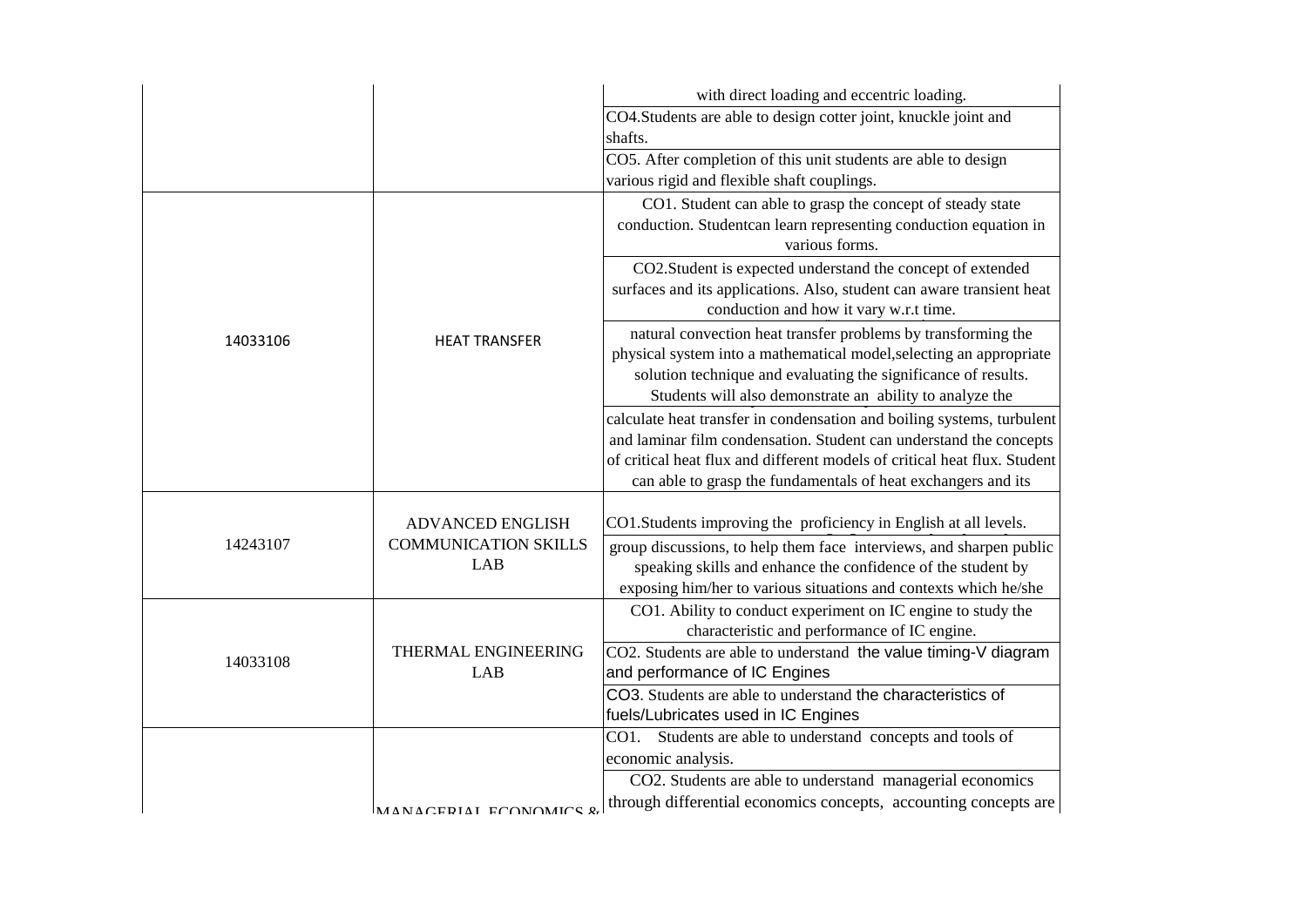| 14253201 | <b>IVITIVAULIMAL LUUIVUIILO &amp;</b> | necessary to analyze and solve complex problems relating               |
|----------|---------------------------------------|------------------------------------------------------------------------|
|          | <b>FINANCIAL ANALYSIS</b>             | CO3.Students are able to understand professional and ethical           |
|          |                                       | responsibility and ability to communicate effectively.                 |
|          |                                       | CO4. Sudents Recognized the need for, and an ability to engage in      |
|          |                                       | life-long learning and to meet contemporary issues.                    |
|          |                                       | real life situations and capable of obtaining best solution using      |
|          |                                       | Graphical Method and Simplex Method.                                   |
|          |                                       | simplifying the solution procedure for certain LPPs, and solve the     |
|          |                                       | special cases of LPP such as Transportation and Assignment             |
|          |                                       | problems. A large number of problems are to be solved by the           |
| 14033202 | OPERATIONS RESEARCH                   | student in order to gain much required capability of handling the      |
|          |                                       | CO3. The student will have knowledge of choosing the best strategy     |
|          |                                       | out of the available strategies which is an essential skill for any    |
|          |                                       | business manager to successfully face the competition.                 |
|          |                                       | technique to solve the complex problems by breaking them into a        |
|          |                                       | series of sub-problems.                                                |
|          |                                       | CO1:- Students can apply gyroscopic principles on Aeroplane, ship,     |
|          |                                       | four wheel and two wheel vehicles                                      |
|          |                                       | rotating masses and reciprocating masses in V-engine and multi         |
|          | <b>DYNAMICS OF MACHINERY -</b>        | cylinder engines.                                                      |
| 14033203 | $\mathbf{I}$                          | degree offreedom systems with free and forced vibrations, evaluate     |
|          |                                       | the critical speed of the shaft and simple vibration calculations of   |
|          |                                       | rotor systems.                                                         |
|          |                                       | CO4.Students undergo for more number of problems on single             |
|          |                                       | degree of freedom system, transverse and torsional vibrations.         |
|          |                                       | with refrigeration and also understand the basic principles of         |
|          |                                       | Refrigeration and applications. Student can also know the aspects of   |
|          |                                       | various natural refrigeration methods; understand the components of    |
|          |                                       | Air refrigeration system and the necessity of air craft refrigeration. |
|          |                                       | the components in the domestic refrigerator, analyzing the concepts    |
|          |                                       | of sub-cooling and super heating to improve the COP and also           |
|          |                                       | necessity of replacements for CFCs and HCFCs with new                  |
|          |                                       | components of the absorption refrigeration system. Student can         |
| 14033204 | REFRIGERATION AND AIR                 | have knowledge on latest developments of Electrolux, thermo            |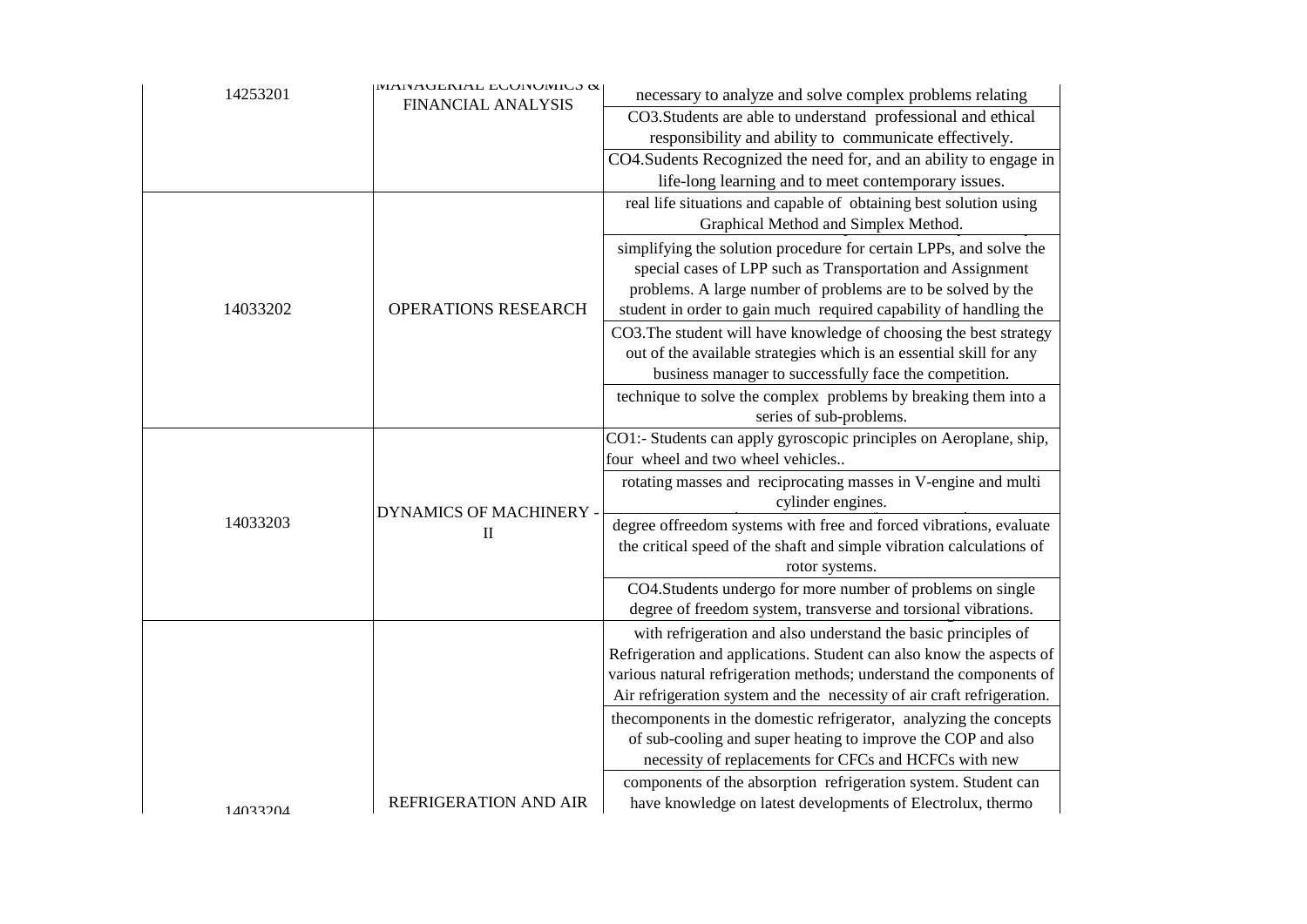| HUJJZUH  | <b>CONDITIONING</b>           | electric vortex tube methods.                                                      |
|----------|-------------------------------|------------------------------------------------------------------------------------|
|          |                               | in Air conditioning. Student can learn the use of psychrometric chart              |
|          |                               | to know psychrometric properties of air.Student can able to                        |
|          |                               | understand the terms sensible heat load and latent heat load. This                 |
|          |                               | technical information is fundamental to all types of domestic,                     |
|          |                               | commercial and industrial systems for the calculations of heat loads.              |
|          |                               | describe the cooling equipment combinations. Student can describe                  |
|          |                               | the concept of human comfort chart and the processes by which the                  |
|          |                               | body produces and rejects heat.                                                    |
|          |                               | rollerNbearings and to know the advantages of rolling contact                      |
|          |                               | bearings against sliding contact bearings.                                         |
|          |                               | CO2.students are able to know various forces acting on I C engine                  |
|          |                               | parts and Bfailure criteria to be adopted for various parts.                       |
| 14033205 | <b>DESIGN OF MACHINE</b>      | CO3.students are able to design crane hooks, C-clamps and various                  |
|          | <b>ELEMENTS-II</b>            | belt, rope and chain drives.                                                       |
|          |                               | and laminated springs for trucks. Also students can apply design                   |
|          |                               | concepts in designing power screws.                                                |
|          |                               | CO5.students are able to design spur and helical gears for different               |
|          |                               | input conditions.<br>component of an automobile. Student can understand the use of |
|          |                               | turbo charging and super charging.                                                 |
|          | <b>AUTOMOBILE ENGINEERING</b> | standards, emission control techniques and electrical systems.                     |
|          |                               | Student can identify thrust areas for carrying their dissertation in               |
|          |                               | CO3.student can have broad knowledge on each and every                             |
| 14033206 |                               | component of transmission system of a automobile.                                  |
|          |                               | CO4.student can able to understand purpose and methods of                          |
|          |                               | steeringsystems and their applications.                                            |
|          |                               | CO5.Student can have ample knowledge on suspension system and                      |
|          |                               | braking system of an automobile.                                                   |
|          |                               | CO1. students can understand the fundamental principle,                            |
|          |                               | operation, performance of IC Engines, auxiliary systems,                           |
|          |                               | combustion of SI & CI engines, various fuels used and engine                       |
|          |                               | emissions.                                                                         |
|          |                               |                                                                                    |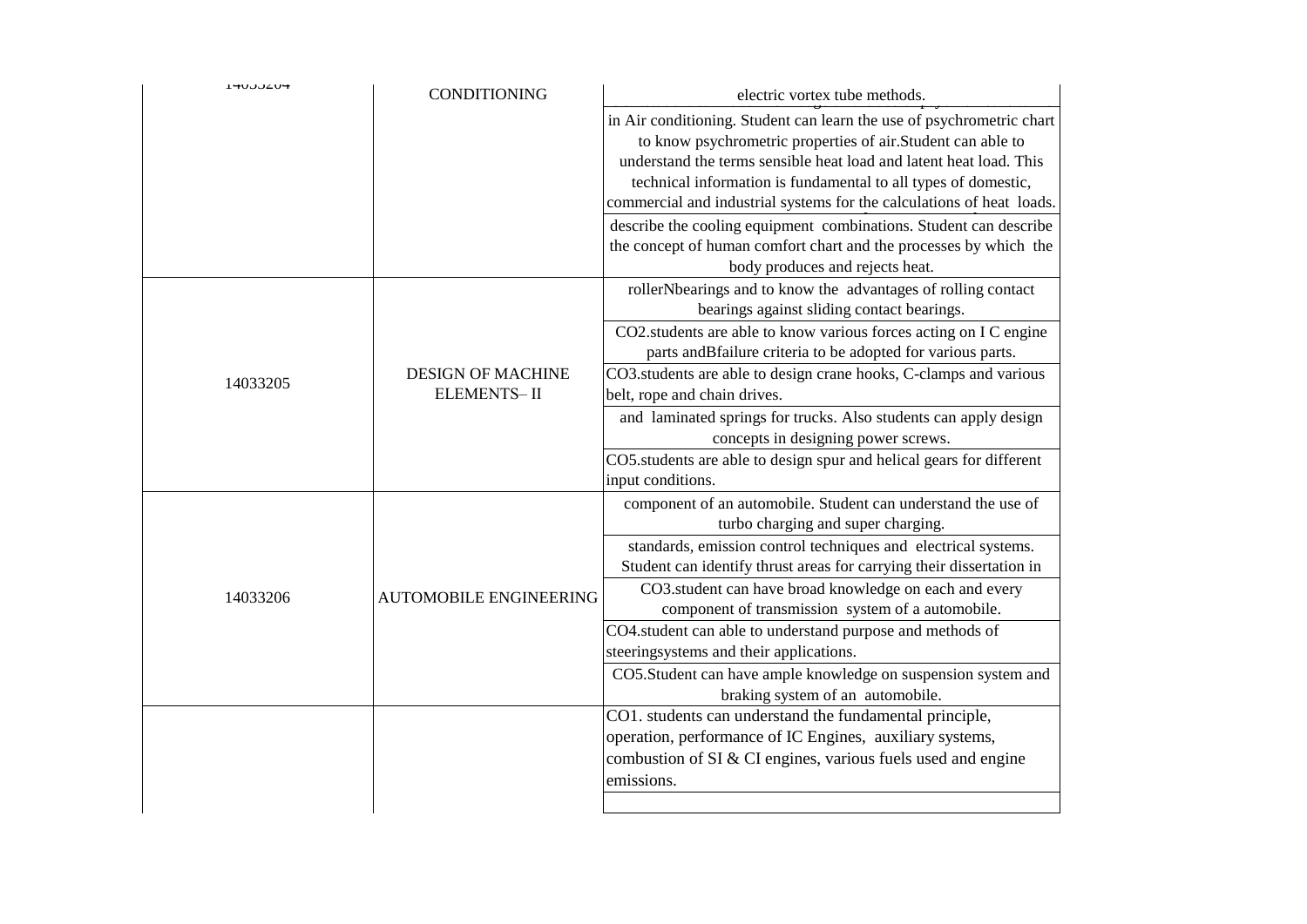|          |                       | CO2.students acquired the knowledge of engine components and<br>fuel air cycles.                                                     |
|----------|-----------------------|--------------------------------------------------------------------------------------------------------------------------------------|
| 14033207 |                       | INTERNAL COMBUSTION ENGINES $\vert$ CO3. students can understand the working of engine auxiliary                                     |
|          |                       | systems.                                                                                                                             |
|          |                       | CO4. Students can understand the combustion aspects of SI                                                                            |
|          |                       | Engines                                                                                                                              |
|          |                       | CO5. Students can understand the combustion aspects of CI                                                                            |
|          |                       | Engines.                                                                                                                             |
|          |                       | CO6. Know the various alternate fuels, engine emissions,                                                                             |
|          |                       | measuring and control techniques                                                                                                     |
|          |                       | opportunities and importance of woman to become an entrepreneur.                                                                     |
|          |                       | It also gives the clear view of how a venture needs to be established                                                                |
|          |                       | with the available resources.                                                                                                        |
| 14033208 | ENTREPRENEURSHIP      | CO2. Students can understand the financing $\&$ managing the capital                                                                 |
|          |                       | & venture expansion strategies,                                                                                                      |
|          |                       | Entrepreneurship. It also gives the information on location of plants<br>$&$ various public issues, material handling $&$ production |
|          |                       | CO1. Ability to handle different measurement tools and perform                                                                       |
|          |                       | measurements in quality impulsion.                                                                                                   |
|          | METROLOGY AND MACHINE |                                                                                                                                      |
| 14033209 | <b>TOOLS LAB</b>      | CO2. Student can operate slotting, shaping and drilling machines;                                                                    |
|          |                       | CO3: Students can understand different operations on slotting,                                                                       |
|          |                       | shaping and drilling machines.                                                                                                       |
|          |                       | CO1. Ability to demonstrate the principles of kinematics and                                                                         |
| 14033210 |                       | dynamics of machinery.                                                                                                               |
|          | HEAT TRANSFER AND     |                                                                                                                                      |
|          | <b>DYNAMICS LAB</b>   | CO2. Ability to use the measuring devices for dynamic testing.                                                                       |
|          |                       | coefficient used in that transfer application and also design                                                                        |
|          |                       | refrigeration cycle.                                                                                                                 |
|          |                       | components of CAD/CAM, input and output components of CAD,                                                                           |
|          |                       | Steps involved in computer aided design.                                                                                             |
|          |                       | component in CAD technology of computer graphics. The<br>techniques of raster technology, scan conversion, clipping, removal         |
|          |                       | of hidden lines and hidden surfaces, color, shading and texture.                                                                     |
|          |                       |                                                                                                                                      |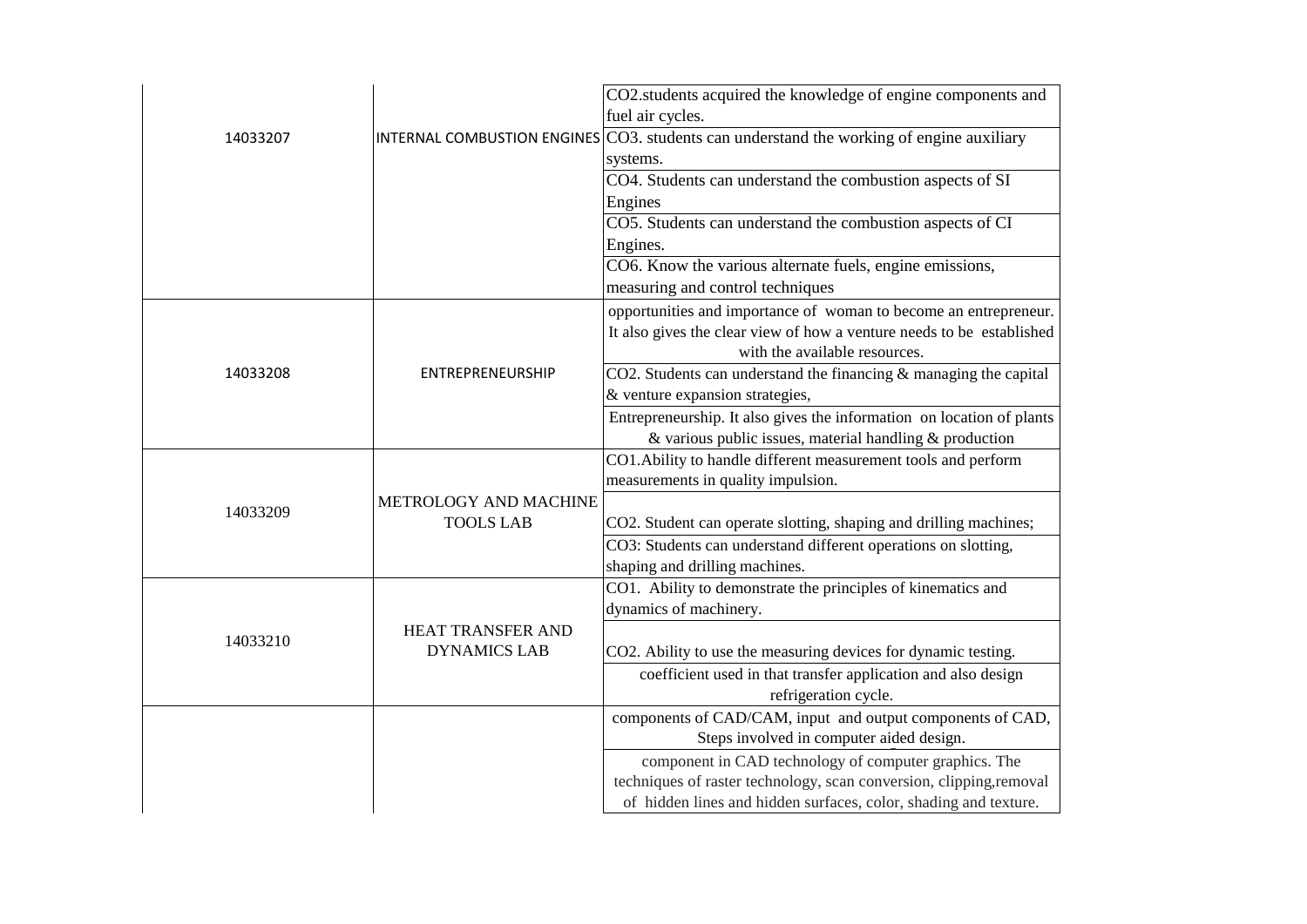| 14034101 | CAD/CAM                                              | complex part in most of CDA software packages. Hence the students<br>should focus on various requirements of information that are<br>generated during geometric modeling stage, various types and its<br>applications. Mathematical representations of curves used in |
|----------|------------------------------------------------------|-----------------------------------------------------------------------------------------------------------------------------------------------------------------------------------------------------------------------------------------------------------------------|
|          |                                                      | benefits of mass production to relatively smaller production.<br>Understanding the need of computers in process planning and<br>QC.Understanding the definition and concept of FMS, and its                                                                           |
|          | <b>METROLOGY</b>                                     | CO1.students are able to understand the Limits, Fits and Tolerance.<br>Indian standard system - International Standard organization system.                                                                                                                           |
| 14034102 |                                                      | commonly used instruments for measuring linear and angular<br>distances.                                                                                                                                                                                              |
|          |                                                      | optical measuring instruments, flatness measurement methods and<br>measuring methods of surface roughness.                                                                                                                                                            |
|          |                                                      | measuring methods, Gear tooth profile measurement, CMM,<br>Alignment tests on lathe, milling and drilling machinetools.                                                                                                                                               |
| 14034103 | FINITE ELEMENT METHODS                               | CO1.students are able to know introductory basic principles and<br>approaches for solving FEM problems in different fields.                                                                                                                                           |
|          |                                                      | CO2.students are able to formulate FEM model for simple problems.                                                                                                                                                                                                     |
|          |                                                      | CO3.students are able to write interpolation functions to higher order<br>isoparametric elements.                                                                                                                                                                     |
|          |                                                      | principles to find stresses in beams and trusses and temperature<br>distribution in composite walls and fins.                                                                                                                                                         |
|          |                                                      | problems using FEM and also to apply boundary conditions in<br>realistic problems.                                                                                                                                                                                    |
|          | <b>INSTRUMENTATION AND</b><br><b>CONTROL SYSTEMS</b> | CO1. student can select appropriate device for the                                                                                                                                                                                                                    |
| 14034104 |                                                      | measurement of parameters like temperature, pressure, speed,                                                                                                                                                                                                          |
|          |                                                      | stress, humidity, flow velocity etc., and justify its use through                                                                                                                                                                                                     |
|          |                                                      | CO2. students are able to understand fundamentals of various                                                                                                                                                                                                          |
|          |                                                      | types of Transducers.                                                                                                                                                                                                                                                 |
|          |                                                      | CO3. students are able to understand principle & working of<br>Transducers                                                                                                                                                                                            |
|          |                                                      | CO4. students are able to understand the methods to analyze the                                                                                                                                                                                                       |
|          |                                                      | stability of systems from transfer function forms.                                                                                                                                                                                                                    |
|          |                                                      |                                                                                                                                                                                                                                                                       |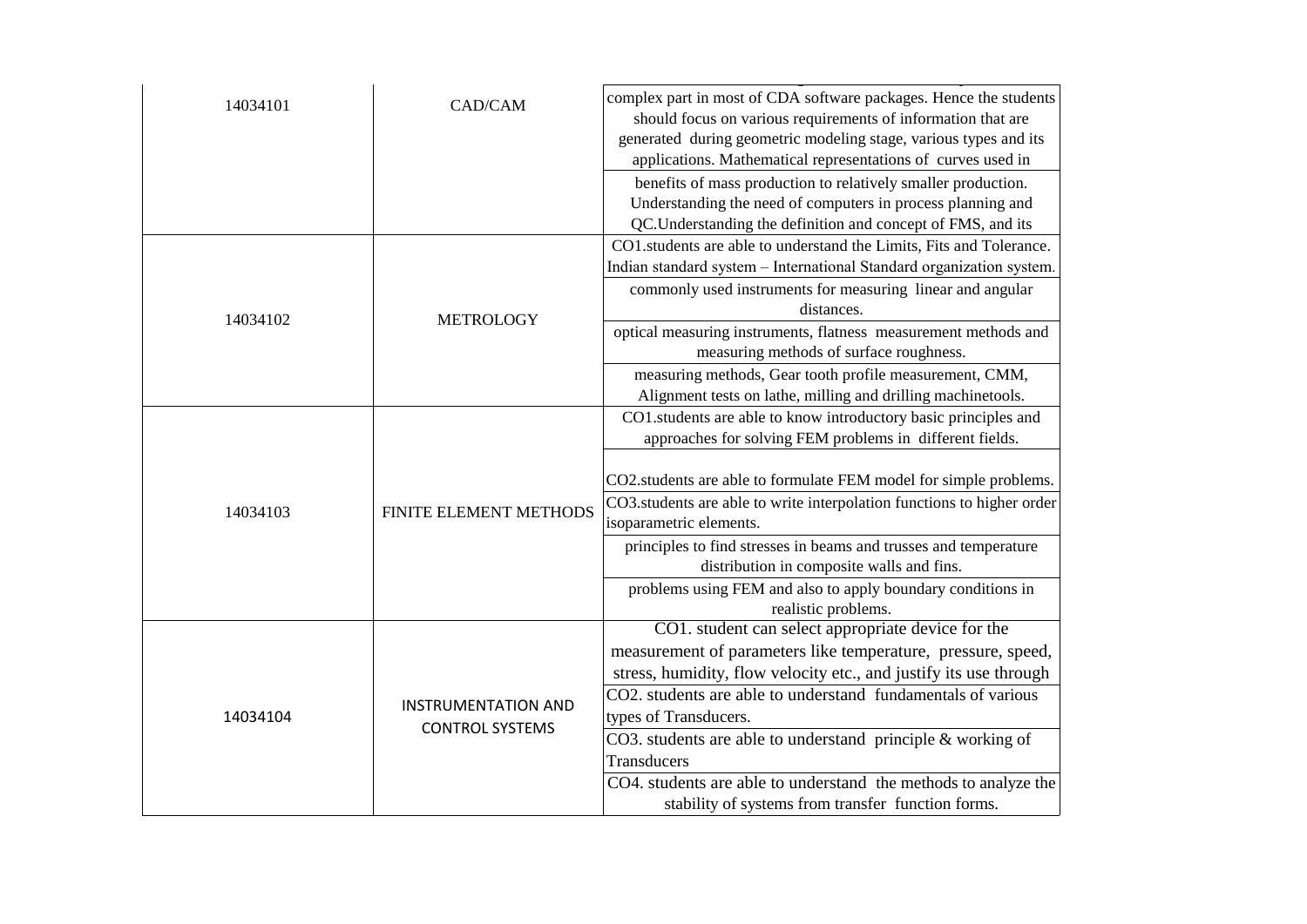|          |                                               | controls operations and its functions, productivity and productivity    |
|----------|-----------------------------------------------|-------------------------------------------------------------------------|
|          |                                               | measurements, design of goods and services and aggregate planning.      |
|          |                                               | long term and short term forecasting and application of qualitative     |
|          |                                               | and quantitative methods for finding the future demands.                |
|          |                                               | located based on facilities available and what are the important        |
|          |                                               | factors affecting the facilities location of a plant, and plant layout. |
|          | PRODUCTION AND OPERATIONS<br>MANAGEMENT       | And also able to understand plant layout design to facilitate material  |
| 14034105 |                                               | flow and processing of a product in the most efficient manner           |
|          |                                               | through the shortest possible time. Can compare the rural & urban       |
|          |                                               | management applied to develop lean enterprise and basic concepts        |
|          |                                               | JIT, Six sigma control etc.,                                            |
|          |                                               | flow shop and job shop scheduling techniques and concepts of            |
|          |                                               | Inventory, Classification, Functions, it"s associated costs etc., and   |
|          |                                               | also able to recognize the importance of Inventory control to ensure    |
|          |                                               | their availability with minimum capital lock up.                        |
|          |                                               | of numerical methods adopted. Students also discusses about             |
|          |                                               | various solutions for the numerical methods adopted in CFD.             |
|          | <b>COMPUTATIONAL FLUID</b><br><b>DYNAMICS</b> | equations, including the governing flow equations which is the          |
|          |                                               | foundation for the finite difference method. Explicit and implicit      |
|          |                                               | approaches represent the fundamental distinction between various        |
|          |                                               | and how the numerical calculations become unstable and also entails     |
| 14034106 |                                               | the conservations of mass, momentum and energy equations to the         |
|          |                                               | fluid flow along with Navier stokes equation.                           |
|          |                                               | mechanics, its governing differential equations and boundary            |
|          |                                               | conditions.                                                             |
|          |                                               | solutions for flow problems. These equations are applicable to time     |
|          |                                               | and space marching solutions especially parabolic hyperbolic and        |
|          |                                               | elliptic equations.                                                     |
|          |                                               | and controlling the various machines, robots etc. Students may          |
|          |                                               | observe CNC machines in CAD/CAM lab to understand the                   |
|          |                                               | mechatronics concepts.                                                  |
|          |                                               | useful required form. These signal condition systems may be             |
|          |                                               | observed in electronics and communication engineering department        |
|          |                                               | about some precisions mechanical component which are useful in          |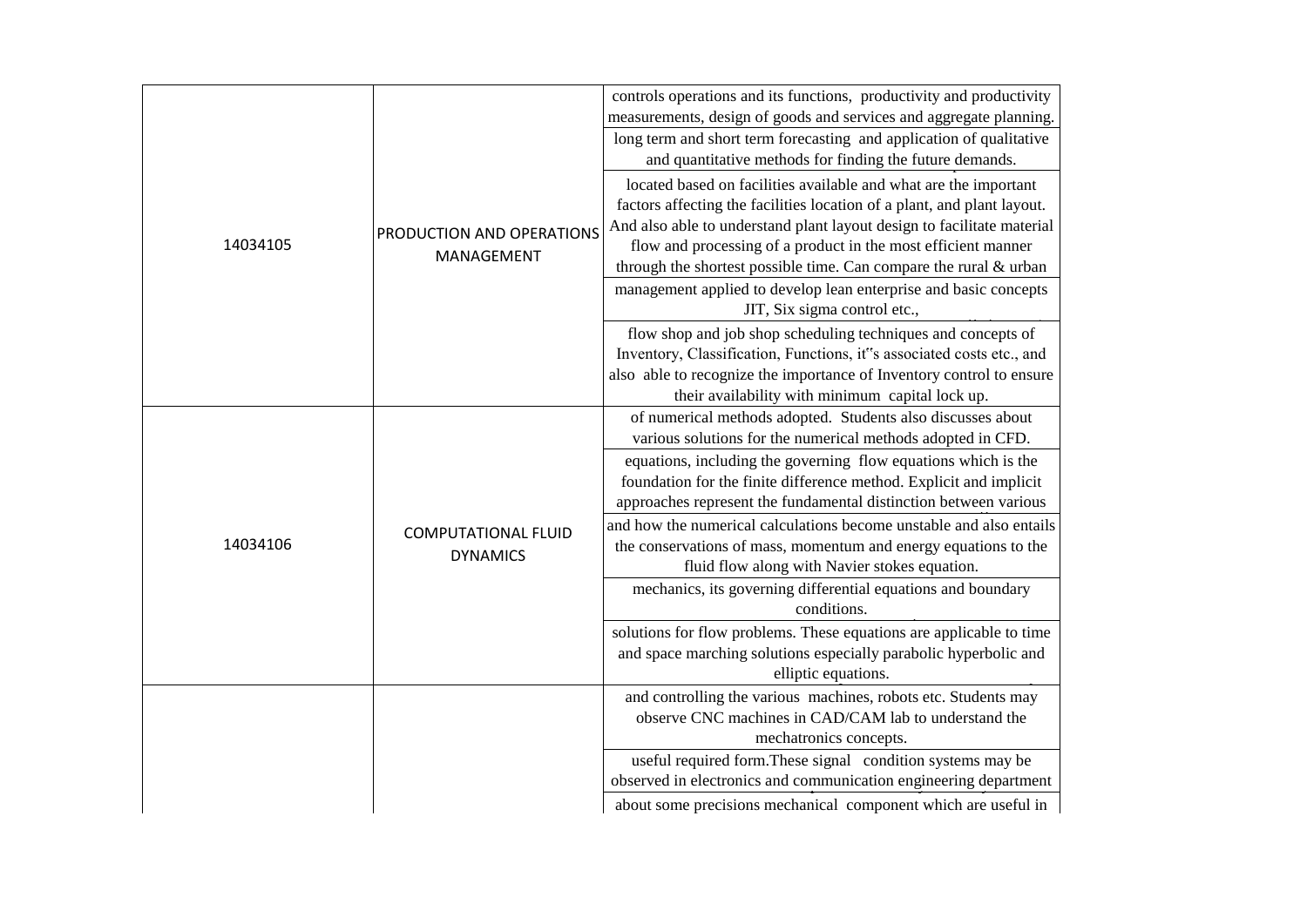| 14034107 | <b>MECHATRONICS</b>  | the field of automation. This automation system can be observed in     |
|----------|----------------------|------------------------------------------------------------------------|
|          |                      | many processing industries and manufacturing industries to handle      |
|          |                      | the materials and control the machines (or) process.                   |
|          |                      | used in automation. Some of the systems may be observed electrical     |
|          |                      | and electronics labs for better understanding.                         |
|          |                      | of programmable logic controls. Students may visit pharmaceutical      |
|          |                      | industries, thermal power plants etc. To observe the PLC based         |
|          |                      | control systems. to know about the interface between processing        |
|          |                      | machiningprocesses, features, classifications and applications of non- |
|          |                      | traditional methods.                                                   |
|          |                      | CO2.students are able to understand the processes of USM and           |
|          |                      | AJM, process parameters, application and limitations.                  |
|          |                      | and applicable in manufacturing environment in terms of accuracy,      |
| 14034108 | MODERN MANUFACTURING | surface finish and MRR and their relative advantages and               |
|          | <b>METHODS</b>       | disadvantages. He has to understand the chemical machining             |
|          |                      | metal removal processes, principle of working, accuracy in             |
|          |                      | machining, surface finish, tool selection and other machining          |
|          |                      | electron beam and laser beam in manufacturing environment,             |
|          |                      | accuracy, machining speed and etc, with respect to all non-            |
|          |                      | traditional machining processes.                                       |
|          | <b>TOOL DESIGN</b>   | tooling materials, processing of plastics for tooling materials, heat  |
|          |                      | treatment of materials, ferrous, nonferrous, non metallic, tooling     |
|          |                      | materials.                                                             |
|          |                      | CO2.students are able to understand single point cutting tool          |
|          |                      | geometry and its design theory of chip formation.                      |
|          |                      | CO3.students are able to understand the drilling tool geometry and     |
| 14034109 |                      | its design. Tool life, machinability and tool wear.                    |
|          |                      | and advantages and disadvantages of Jigs and fixtures, types of Jigs   |
|          |                      | $&$ Fixtures – Principles of location and clamping. Some examples of   |
|          |                      | jigs and fixtures.                                                     |
|          |                      | like punching, blanking, bending, drawing and forming, types of        |
|          |                      | power presses, design of die, strip layout.                            |
|          |                      | suited to the demand. Student can have an idea of various power        |
|          |                      | plants. Student can understand economics of power distribution,        |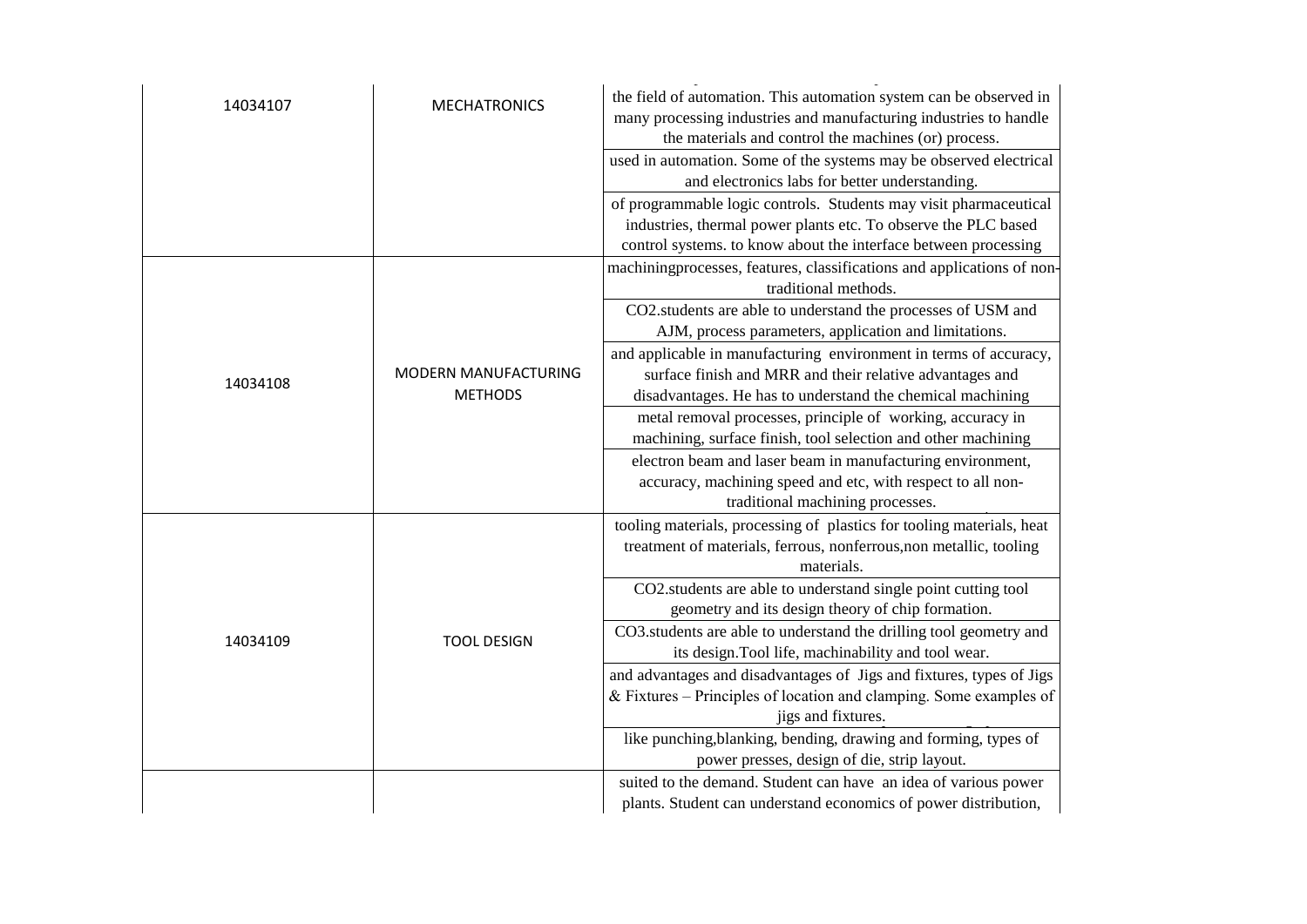|          |                                  | Power Tariff, Load Factor and other related terms.                   |
|----------|----------------------------------|----------------------------------------------------------------------|
|          | POWER PLANT ENGINEERING          | concept of fluidized bed combustion and importance of handling and   |
|          |                                  | storage. Student can able to learn the waste heat recovery methods.  |
|          |                                  | In addition, student can know various cooling towers and its         |
| 14034110 |                                  | turbine plants. Student can distinguish Open cycle and closed cycle  |
|          |                                  | gas turbine cycles.                                                  |
|          |                                  | to understand the methods of storing water and can have an idea      |
|          |                                  | over constructions of dams and spill ways. Student can enable to     |
|          |                                  | draw the layout of hydel power plant.                                |
|          |                                  | secondary energy sources. Student can able to understand the power   |
|          |                                  | generation through solar energy, wind energy, MHD and Nuclear        |
|          |                                  | energy.                                                              |
|          |                                  | CO 1. students will be able to calibrate instrument and conduct the  |
| 14034111 | <b>INSTRUMENTATION AND</b>       | experiments with minimum error in measurements.                      |
|          | <b>CONTROL SYSTEMS LAB</b>       | CO 2. Students will be able to assess the properties of oils for     |
|          |                                  | suitability to various applications.                                 |
|          | CAD / CAM LAB                    | CO1: students will be able to develop and model mechanical           |
| 14034112 |                                  | system using CAD packages.                                           |
|          |                                  | CO2: students will be able to simulate and execute part program      |
|          |                                  | in CNC machine.                                                      |
|          |                                  | types of automation, components of automation, strategies and levels |
|          |                                  | of automation.                                                       |
|          |                                  | quantitative analysis of flow lines, how the assembly is carried out |
| 14034201 | <b>AUTOMATION &amp; ROBOTICS</b> | on automated flow line without interruption and how to balance the   |
|          |                                  | line and flexible assembly lines.                                    |
|          |                                  | CO3.Student should come to know the various components in the        |
|          |                                  | anatomy of robot. By knowing this the student may apply in the       |
|          |                                  | design of new robotic structure.                                     |
|          |                                  | which may adopt in different applications of robot. Student also     |
|          |                                  | knows the control motion mechanism in all devices of robot and       |
|          |                                  | CO 1: students will be able to develop skills for designing and      |
|          |                                  | installing the energy conversion and justify                         |
|          |                                  | storage systems                                                      |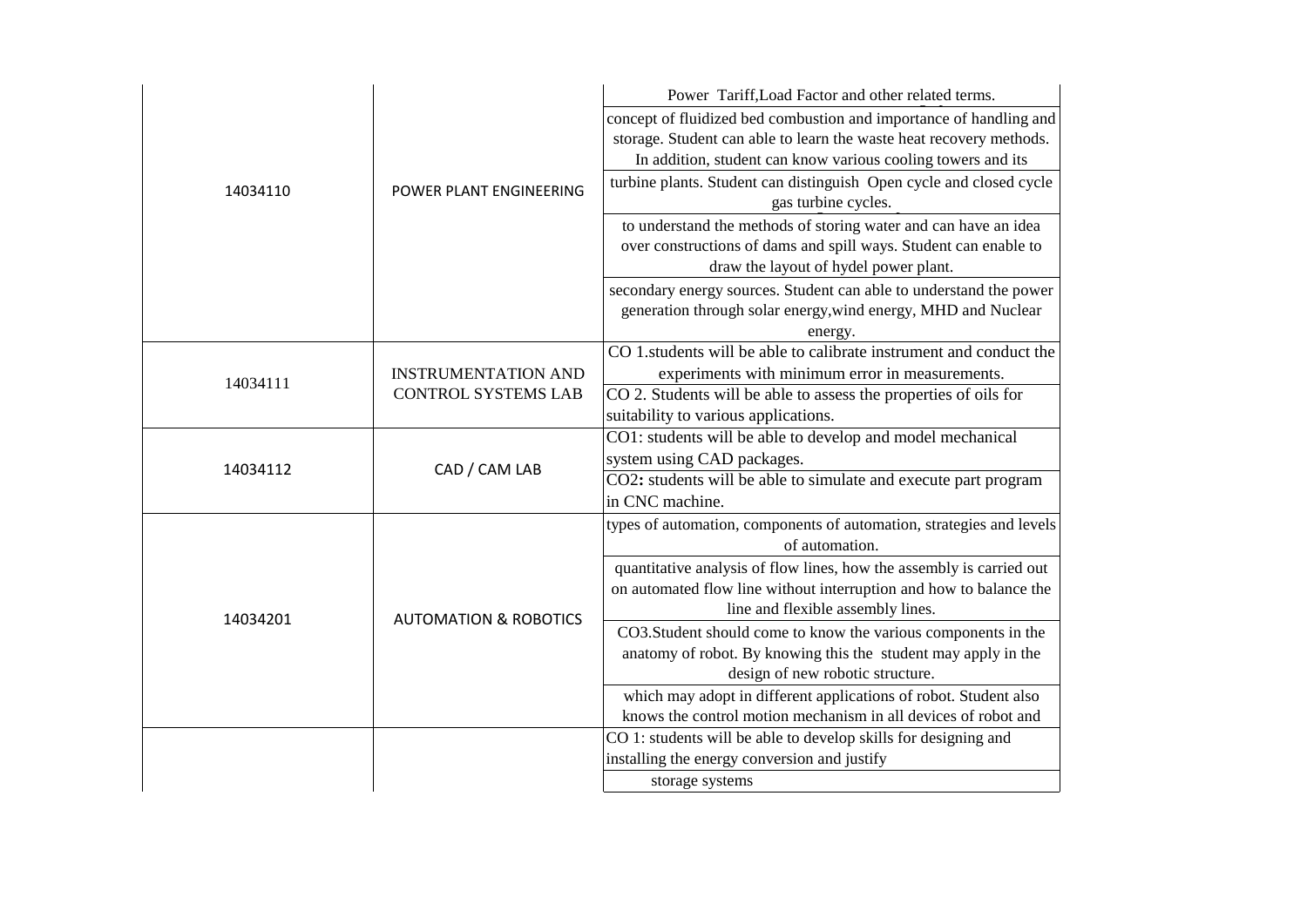| 14034202 | <b>RENEWABLE ENERGY SOURCES</b>                  | CO 2: students will be able to explore the resources of bio energy                                                                                                                                                                                                                       |
|----------|--------------------------------------------------|------------------------------------------------------------------------------------------------------------------------------------------------------------------------------------------------------------------------------------------------------------------------------------------|
|          |                                                  | CO3.students can able to identify the new methodologies                                                                                                                                                                                                                                  |
|          |                                                  | /technologies for effective utilization of                                                                                                                                                                                                                                               |
|          |                                                  | renewable energy sources.                                                                                                                                                                                                                                                                |
| 14034203 | <b>GAS TURBINES AND JET</b><br><b>PROPULSION</b> | CO1.student can analyze the simple gas turbine cycle in determining<br>the specific work and fthermal efficiency. Also, student can able to<br>know the methods in improving them is using combinations of<br>reheating as well as regeneration.                                         |
|          |                                                  | CO2.student can able to understand the basic principle of jet<br>propulsion. Also, student can able to know the working of various<br>Pilotless and piloted propulsion devices. Student can under stand<br>thrust equations, calculating propulsive power, and propulsion<br>efficiency. |
|          |                                                  | CO3.student can analyze the working of ramjet engine<br>thermodynamically. Student can aware the calculations related to<br>efficiency. Student can distinguish the working of Ramjet from<br>Pulsejet and Serquijet engines.                                                            |
|          |                                                  | CO4.student can able to understand the working of rocket engine.<br>Student can have knowledge on propellants of rocket engines.<br>Student can aware of parameters affecting the parameters of<br>performance. Student can get difference between various domains of<br>application.    |
|          |                                                  | Student can know advanced topics of rocket transfer, ablative<br>cooling. Student can understand the importance of cryogenic engine                                                                                                                                                      |
| 14034204 | <b>GEOMETRIC MODELLING</b>                       | CO1.student can able to understand to produce engineering<br>drawings.                                                                                                                                                                                                                   |
|          |                                                  | CO2.student can able to understand applications of geometric<br>modeling techniques                                                                                                                                                                                                      |
|          |                                                  | CO3.student can able to understand modeling complex curves and<br>surfaces.                                                                                                                                                                                                              |
|          |                                                  | CO1.student can able to understand the need of composite materials<br>and know the properties, types and applications of various types of<br>composites.                                                                                                                                 |